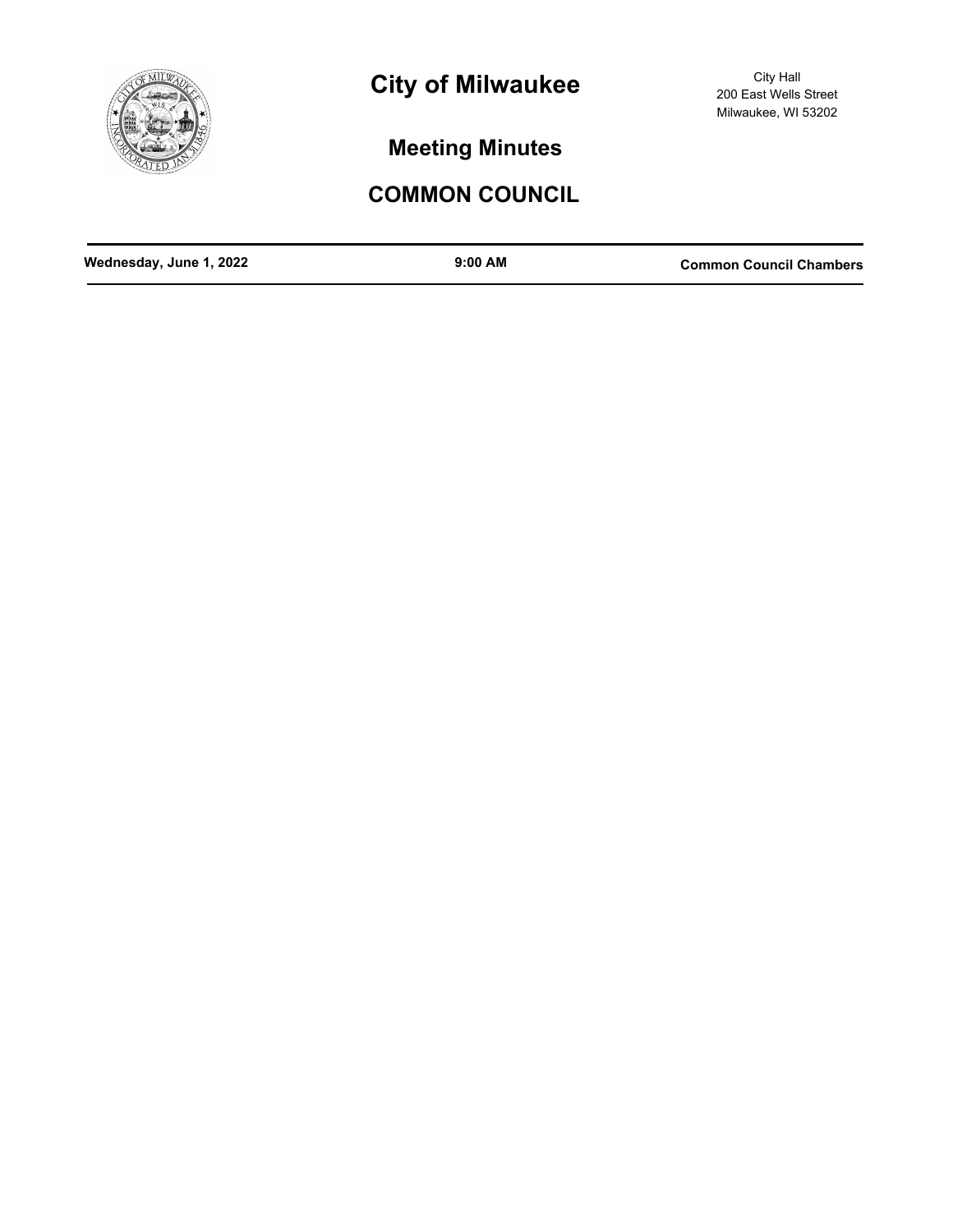| Present: 13 - Hamilton |                  |  |
|------------------------|------------------|--|
|                        | Bauman           |  |
|                        | Dodd             |  |
|                        | Coggs            |  |
|                        | Rainey           |  |
|                        | Zamarripa        |  |
|                        | I ewis           |  |
|                        | Murphy           |  |
|                        | <b>Borkowski</b> |  |
|                        | Perez            |  |
|                        | Spiker           |  |
|                        | Dimitrijevic     |  |
|                        | Stamper          |  |
|                        |                  |  |

## **COMMENDATORY AND CONDOLATORY RESOLUTIONS**

**1.** [220124](http://milwaukee.legistar.com/gateway.aspx?m=l&id=/matter.aspx?key=62193) Communication from the City Clerk relating to various commendatory/condolatory resolutions to be acknowledged and affirmed by the Common Council.

*Sponsors:* THE CHAIR

#### **A motion was made by ALD. HAMILTON that this Communication be PLACED ON FILE. This motion PREVAILED by the following vote:**

Aye, 13 - Ald.Hamilton, Ald.Bauman, Ald.Dodd, Ald.Coggs, Ald.Rainey, Ald.Zamarripa, Ald.Lewis, Ald.Murphy, Ald.Borkowski, Ald.Perez, Ald.Spiker, Ald.Dimitrijevic Ald.Stamper

**No,** 0

## **UNFINISHED BUSINESS**

**2.** [211924](http://milwaukee.legistar.com/gateway.aspx?m=l&id=/matter.aspx?key=61787) Resolution directing the Department of Administration-Intergovernmental Relations Division to seek introduction and passage of State legislation temporarily suspending the State's excise tax on motor vehicle fuel.

*Sponsors:* Ald. Rainey

**A motion was made by ALD. RAINEY that this Resolution-Immediate Adoption be ASSIGNED TO to the JUDICIARY & LEGISLATION COMMITTEE . This motion PREVAILED by the following vote:**

Aye, 13 - Ald.Hamilton, Ald.Bauman, Ald.Dodd, Ald.Coggs, Ald.Rainey, Ald.Zamarripa, Ald.Lewis, Ald.Murphy, Ald.Borkowski, Ald.Perez, Ald.Spiker, Ald.Dimitrijevic Ald.Stamper

**No,** 0

- [220058](http://milwaukee.legistar.com/gateway.aspx?m=l&id=/matter.aspx?key=62083) Substitute resolution approving a framework agreement between the City of Milwaukee and the Republican National Committee relating to the hosting of the 2024 Republic National Convention.
	- *Sponsors:* THE CHAIR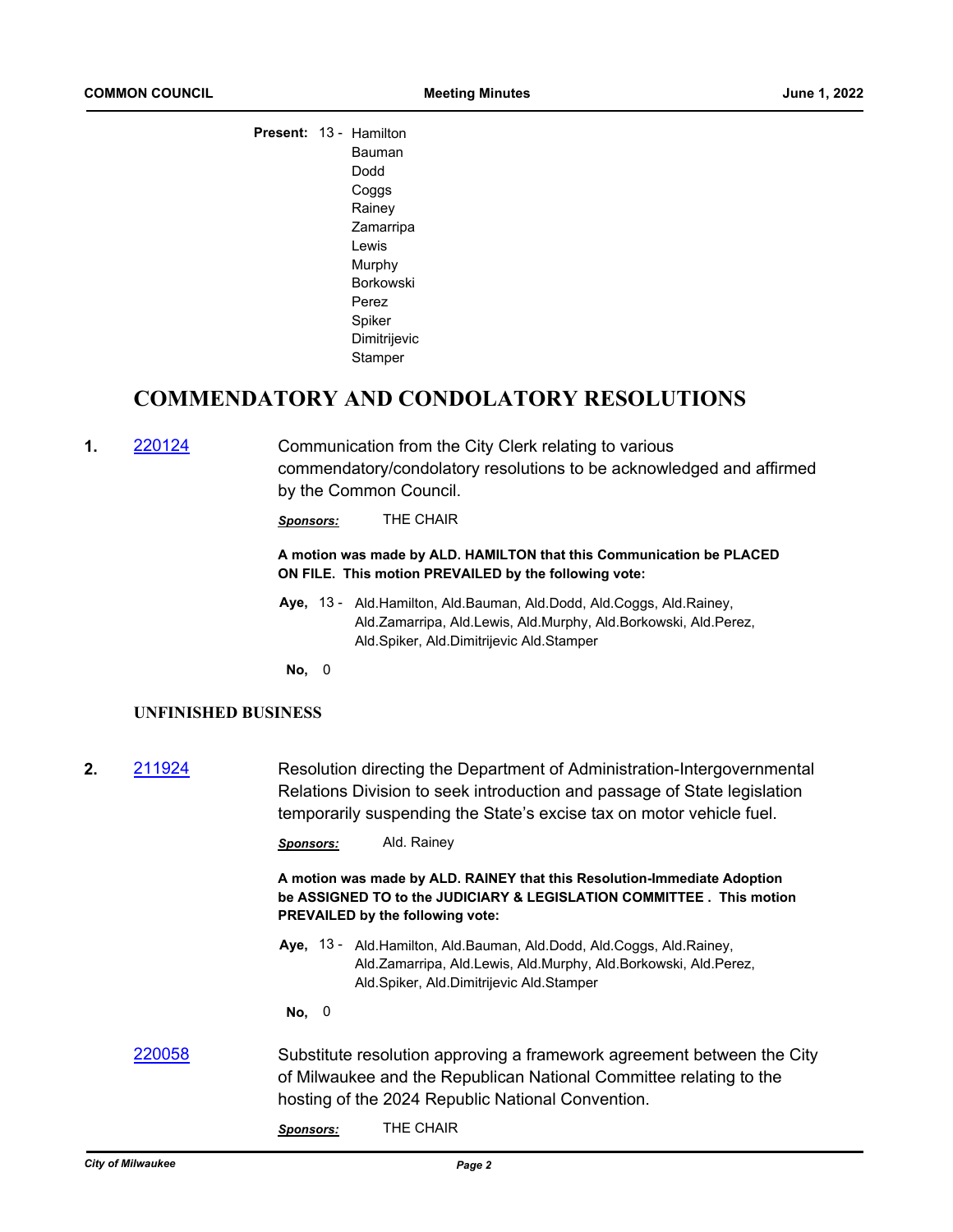**COMMITTEE. This motion PREVAILED by the following vote:**

**A motion was made by ALD. MURPHY that this Resolution be TAKEN FROM** 

|        | Aye, 13 - Ald. Hamilton, Ald. Bauman, Ald. Dodd, Ald. Coggs, Ald. Rainey,<br>Ald.Zamarripa, Ald.Lewis, Ald.Murphy, Ald.Borkowski, Ald.Perez,<br>Ald.Spiker, Ald.Dimitrijevic Ald.Stamper<br>No, 0 |  |
|--------|---------------------------------------------------------------------------------------------------------------------------------------------------------------------------------------------------|--|
|        |                                                                                                                                                                                                   |  |
| 220058 | Substitute resolution approving a framework agreement between the City<br>of Milwaukee and the Republican National Committee relating to the<br>hosting of the 2024 Republic National Convention. |  |
|        | Ald. Murphy, Ald. Perez, Ald. Hamilton and Ald. Zamarripa<br><b>Sponsors:</b>                                                                                                                     |  |
|        | Proposed Substitute C.                                                                                                                                                                            |  |
|        | A motion was made by ALD. MURPHY that this Resolution be SUBSTITUTED.<br>This motion PREVAILED by the following vote:                                                                             |  |
|        | Aye, 12 - Ald.Hamilton, Ald.Bauman, Ald.Dodd, Ald.Coggs, Ald.Rainey,<br>Ald.Zamarripa, Ald.Lewis, Ald.Murphy, Ald.Borkowski, Ald.Perez,<br>Ald.Spiker Ald.Stamper                                 |  |
|        | No, 1 - Ald.Dimitrijevic                                                                                                                                                                          |  |
|        | A motion was made by ALD. MURPHY that this Resolution be ADOPTED. This<br>motion PREVAILED by the following vote:                                                                                 |  |
|        | Aye, 13 - Ald. Hamilton, Ald. Bauman, Ald. Dodd, Ald. Coggs, Ald. Rainey,<br>Ald.Zamarripa, Ald.Lewis, Ald.Murphy, Ald.Borkowski, Ald.Perez,<br>Ald.Spiker, Ald.Dimitrijevic Ald.Stamper          |  |
|        | No, 0                                                                                                                                                                                             |  |
|        | THE LICENSES COMMITTEE RECOMMENDS:                                                                                                                                                                |  |
|        | <b>APPROVAL OF THE FOLLOWING:</b>                                                                                                                                                                 |  |

**3.** [212019](http://milwaukee.legistar.com/gateway.aspx?m=l&id=/matter.aspx?key=61767) Motion relating to the recommendations of the Licenses Committee relating to licenses.

*Sponsors:* THE CHAIR

**A motion was made by ALD. COGGS that this Motion be APPROVED. This motion PREVAILED by the following vote:**

Aye, 9 - Ald.Bauman, Ald.Rainey, Ald.Zamarripa, Ald.Lewis, Ald.Murphy, Ald.Borkowski, Ald.Perez, Ald.Spiker Ald.Dimitrijevic

**No,** 0

**Excused,** 4 - Ald.Hamilton, Ald.Dodd, Ald.Coggs Ald.Stamper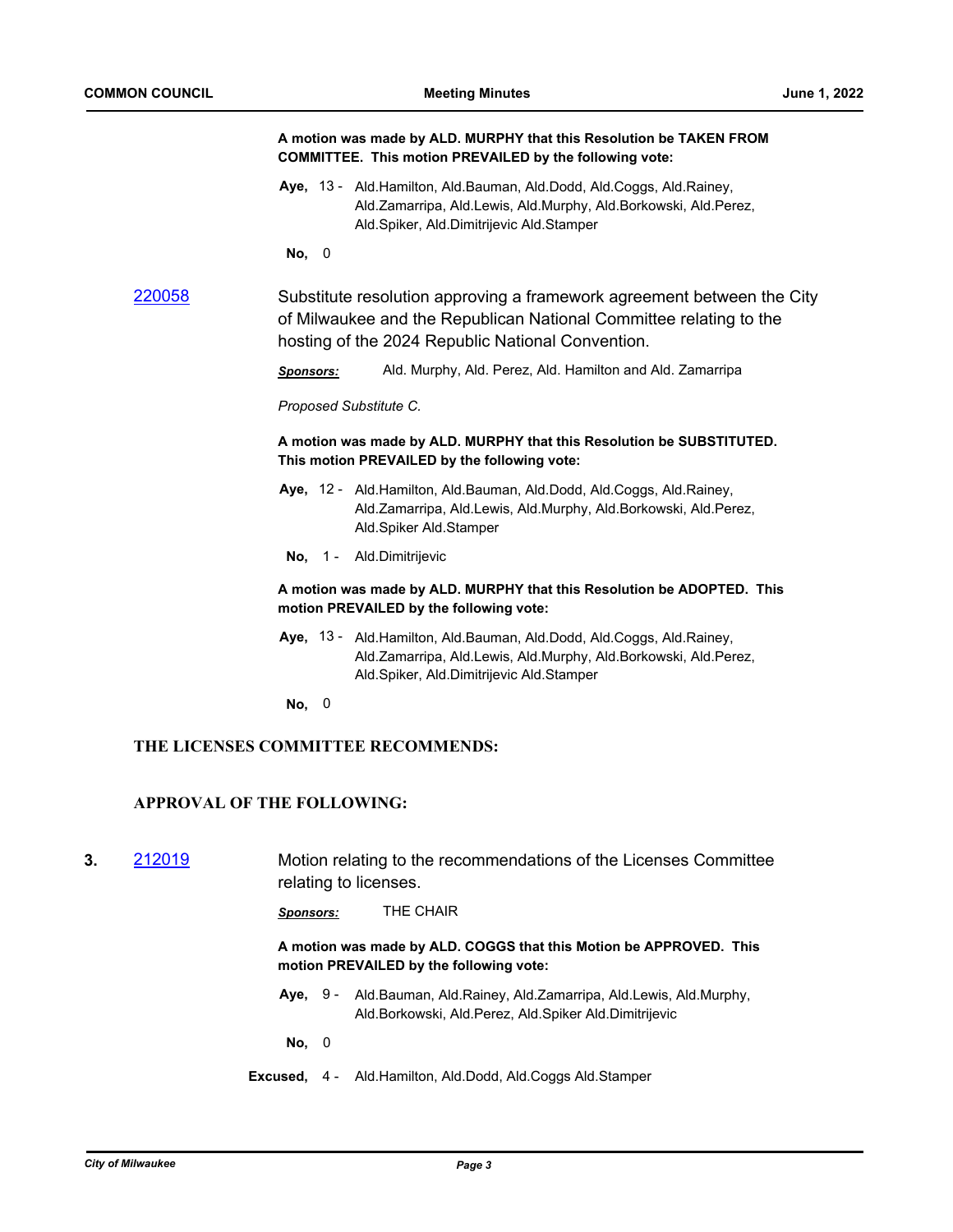#### **THE PUBLIC WORKS COMMITTEE RECOMMENDS:**

### **APPROVAL OF THE FOLLOWING:**

**4.** [212020](http://milwaukee.legistar.com/gateway.aspx?m=l&id=/matter.aspx?key=61768) Motion relating to the recommendations of the Public Works Committee relating to licenses.

*Sponsors:* THE CHAIR

**A motion was made by ALD. BAUMAN that this Motion be APPROVED. This motion PREVAILED by the following vote:**

- Aye, 12 Ald.Hamilton, Ald.Bauman, Ald.Coggs, Ald.Rainey, Ald.Zamarripa, Ald.Lewis, Ald.Murphy, Ald.Borkowski, Ald.Perez, Ald.Spiker, Ald.Dimitrijevic Ald.Stamper
- **No,** 0
- **Excused,** 1 Ald.Dodd

## **PASSAGE OF THE FOLLOWING:**

- **5. [220094](http://milwaukee.legistar.com/gateway.aspx?m=l&id=/matter.aspx?key=62121)** An ordinance relating to bicycle regulations.
	- *Sponsors:* Ald. Dimitrijevic

**A motion was made by ALD. BAUMAN that this Ordinance be PASSED. This motion PREVAILED by the following vote:**

- Aye, 12 Ald.Hamilton, Ald.Bauman, Ald.Coggs, Ald.Rainey, Ald.Zamarripa, Ald.Lewis, Ald.Murphy, Ald.Borkowski, Ald.Perez, Ald.Spiker, Ald.Dimitrijevic Ald.Stamper
- **No,** 0
- **Excused,** 1 Ald.Dodd

## **ADOPTION OF THE FOLLOWING:**

**6.** [212002](http://milwaukee.legistar.com/gateway.aspx?m=l&id=/matter.aspx?key=61933) Substitute resolution to vacate a portion of North 29th Street from a point north of West Vienna Avenue to its terminus, in the 7th Aldermanic **District** 

*Sponsors:* THE CHAIR

**A motion was made by ALD. BAUMAN that this Resolution be ADOPTED. This motion PREVAILED by the following vote:**

Aye, 12 - Ald.Hamilton, Ald.Bauman, Ald.Coggs, Ald.Rainey, Ald.Zamarripa, Ald.Lewis, Ald.Murphy, Ald.Borkowski, Ald.Perez, Ald.Spiker, Ald.Dimitrijevic Ald.Stamper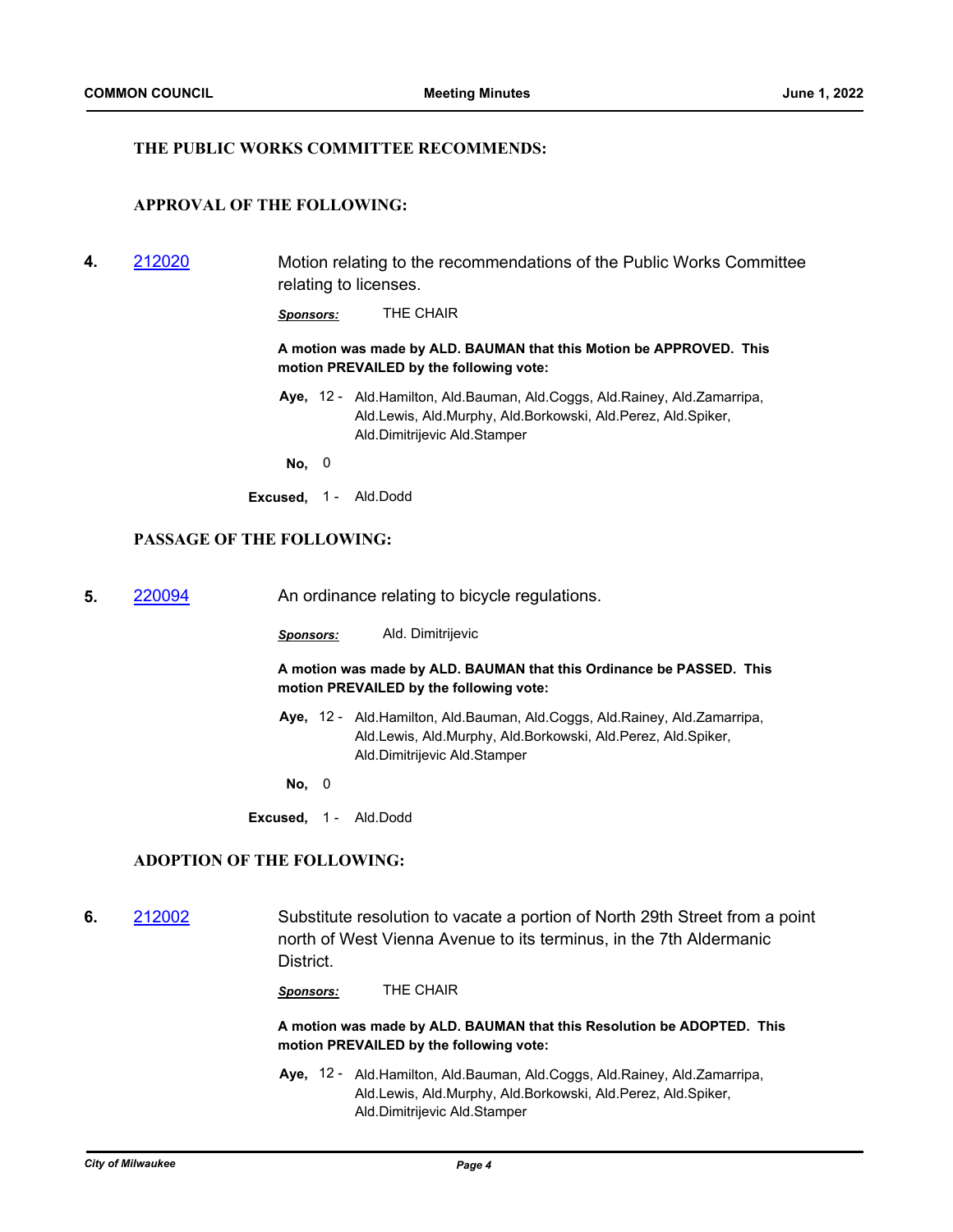**No,** 0

**Excused,** 1 - Ald.Dodd

**7.** [220029](http://milwaukee.legistar.com/gateway.aspx?m=l&id=/matter.aspx?key=62026) Resolution relating to the acceptance, funding and expenditure of a Harbor Assistance Program grant between Port Milwaukee and the Wisconsin Department of Transportation.

*Sponsors:* THE CHAIR

#### **A motion was made by ALD. BAUMAN that this Resolution be ADOPTED. This motion PREVAILED by the following vote:**

Aye, 12 - Ald.Hamilton, Ald.Bauman, Ald.Coggs, Ald.Rainey, Ald.Zamarripa, Ald.Lewis, Ald.Murphy, Ald.Borkowski, Ald.Perez, Ald.Spiker, Ald.Dimitrijevic Ald.Stamper

**No,** 0

- **Excused,** 1 Ald.Dodd
- **8.** [220074](http://milwaukee.legistar.com/gateway.aspx?m=l&id=/matter.aspx?key=62101) Substitute resolution approving levying of assessments and construction of assessable public improvement projects at various locations and appropriating funds for these purposes with the City cost of these projects approved by this resolution is estimated to be \$1,069,375 for a total estimated cost of \$1,561,900.

*Sponsors:* THE CHAIR

**A motion was made by ALD. BAUMAN that this Resolution be ADOPTED. This motion PREVAILED by the following vote:**

Aye, 12 - Ald.Hamilton, Ald.Bauman, Ald.Coggs, Ald.Rainey, Ald.Zamarripa, Ald.Lewis, Ald.Murphy, Ald.Borkowski, Ald.Perez, Ald.Spiker, Ald.Dimitrijevic Ald.Stamper

**No,** 0

**Excused,** 1 - Ald.Dodd

**9.** [220075](http://milwaukee.legistar.com/gateway.aspx?m=l&id=/matter.aspx?key=62102) Substitute resolution determining it necessary to make various assessable public improvements at various locations and appropriating funds for these purposes with the City engineering cost estimated to be \$125,000 for a total estimated cost of these projects being \$766,000.

*Sponsors:* THE CHAIR

**A motion was made by ALD. BAUMAN that this Resolution be ADOPTED. This motion PREVAILED by the following vote:**

- Aye, 12 Ald.Hamilton, Ald.Bauman, Ald.Coggs, Ald.Rainey, Ald.Zamarripa, Ald.Lewis, Ald.Murphy, Ald.Borkowski, Ald.Perez, Ald.Spiker, Ald.Dimitrijevic Ald.Stamper
- **No,** 0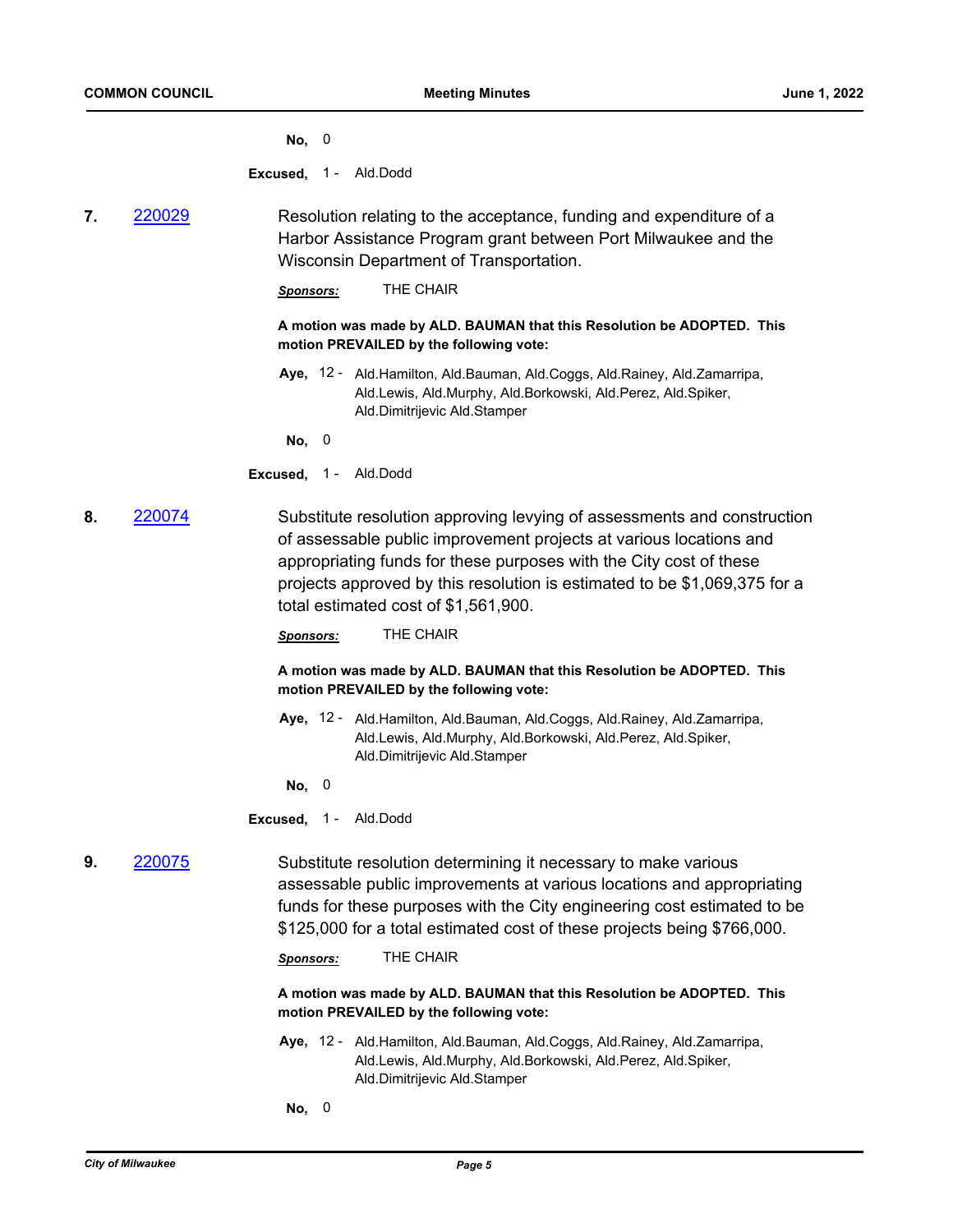**Excused,** 1 - Ald.Dodd

**10.** [220076](http://milwaukee.legistar.com/gateway.aspx?m=l&id=/matter.aspx?key=62103) Resolution determining it necessary to make various nonassessable public improvements at various locations and appropriating funds for these purposes with the City engineering cost estimated to be \$115,000 for a total estimated cost of these projects being \$387,000.

*Sponsors:* THE CHAIR

**A motion was made by ALD. BAUMAN that this Resolution be ADOPTED. This motion PREVAILED by the following vote:**

Aye, 12 - Ald.Hamilton, Ald.Bauman, Ald.Coggs, Ald.Rainey, Ald.Zamarripa, Ald.Lewis, Ald.Murphy, Ald.Borkowski, Ald.Perez, Ald.Spiker, Ald.Dimitrijevic Ald.Stamper

**No,** 0

- **Excused,** 1 Ald.Dodd
- **11.** [220077](http://milwaukee.legistar.com/gateway.aspx?m=l&id=/matter.aspx?key=62104) Substitute resolution approving construction of nonassessable public improvements at various locations and appropriating funds for these purposes with the City construction cost estimated to be \$4,353,000 for a total estimated cost of these projects being \$4,785,000.

*Sponsors:* THE CHAIR

#### **A motion was made by ALD. BAUMAN that this Resolution be ADOPTED. This motion PREVAILED by the following vote:**

- Aye, 12 Ald.Hamilton, Ald.Bauman, Ald.Coggs, Ald.Rainey, Ald.Zamarripa, Ald.Lewis, Ald.Murphy, Ald.Borkowski, Ald.Perez, Ald.Spiker, Ald.Dimitrijevic Ald.Stamper
- **No,** 0
- **Excused,** 1 Ald.Dodd

#### **PLACING ON FILE THE FOLLOWING:**

**12.** [220027](http://milwaukee.legistar.com/gateway.aspx?m=l&id=/matter.aspx?key=62024) Communication from Port Milwaukee related to U.S. Department of Homeland Security analysis of safety and security on Jones Island.

*Sponsors:* THE CHAIR

**A motion was made by ALD. BAUMAN that this Resolution be PLACED ON FILE. This motion PREVAILED by the following vote:**

- Aye, 12 Ald.Hamilton, Ald.Bauman, Ald.Coggs, Ald.Rainey, Ald.Zamarripa, Ald.Lewis, Ald.Murphy, Ald.Borkowski, Ald.Perez, Ald.Spiker, Ald.Dimitrijevic Ald.Stamper
- **No,** 0
- **Excused,** 1 Ald.Dodd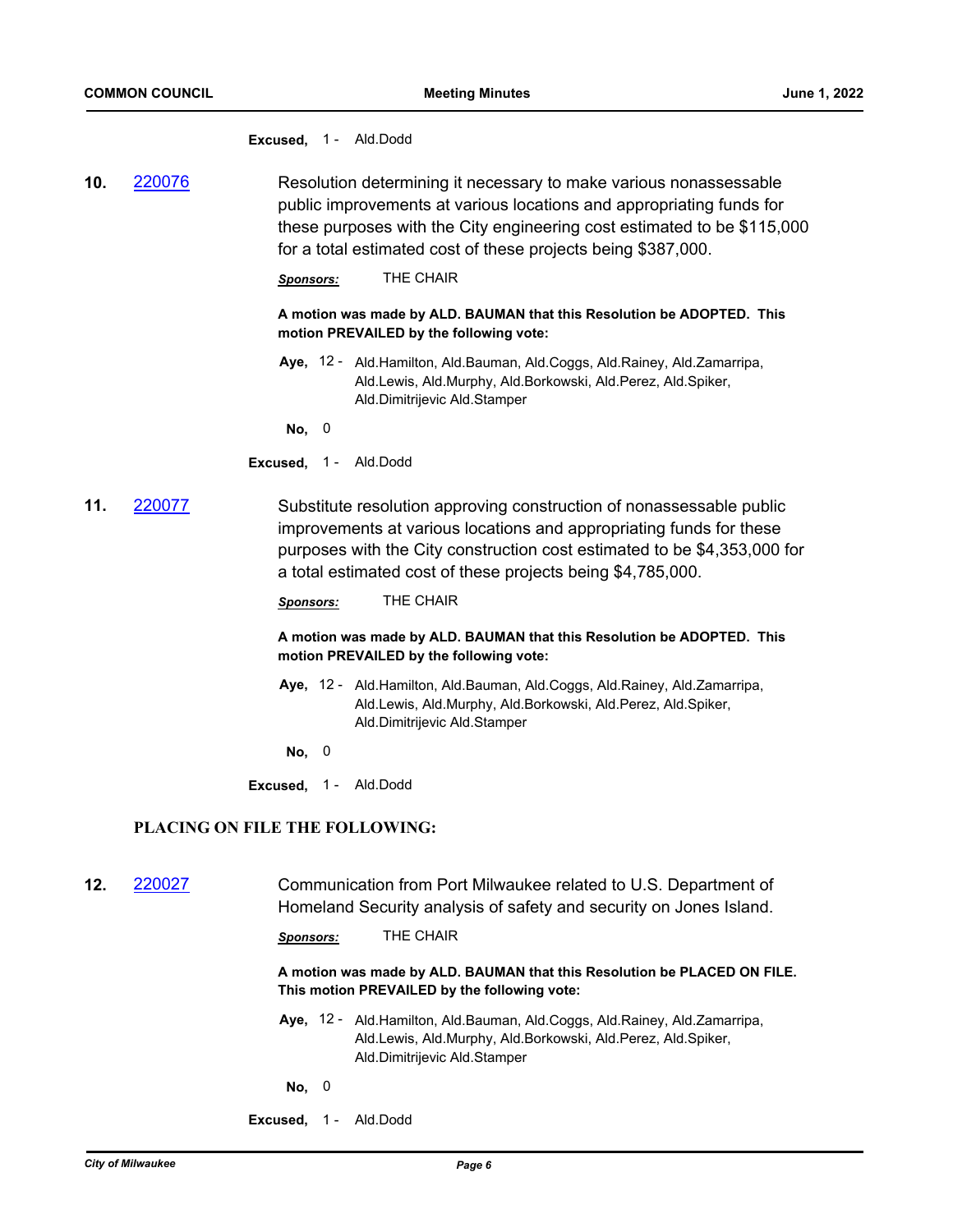**13.** [220042](http://milwaukee.legistar.com/gateway.aspx?m=l&id=/matter.aspx?key=62067) Communication from the Department of Public Works submitting its 2021 residential recycling annual report

*Sponsors:* THE CHAIR

**A motion was made by ALD. BAUMAN that this Communication be PLACED ON FILE. This motion PREVAILED by the following vote:**

Aye, 12 - Ald.Hamilton, Ald.Bauman, Ald.Coggs, Ald.Rainey, Ald.Zamarripa, Ald.Lewis, Ald.Murphy, Ald.Borkowski, Ald.Perez, Ald.Spiker, Ald.Dimitrijevic Ald.Stamper

**No,** 0

**Excused,** 1 - Ald.Dodd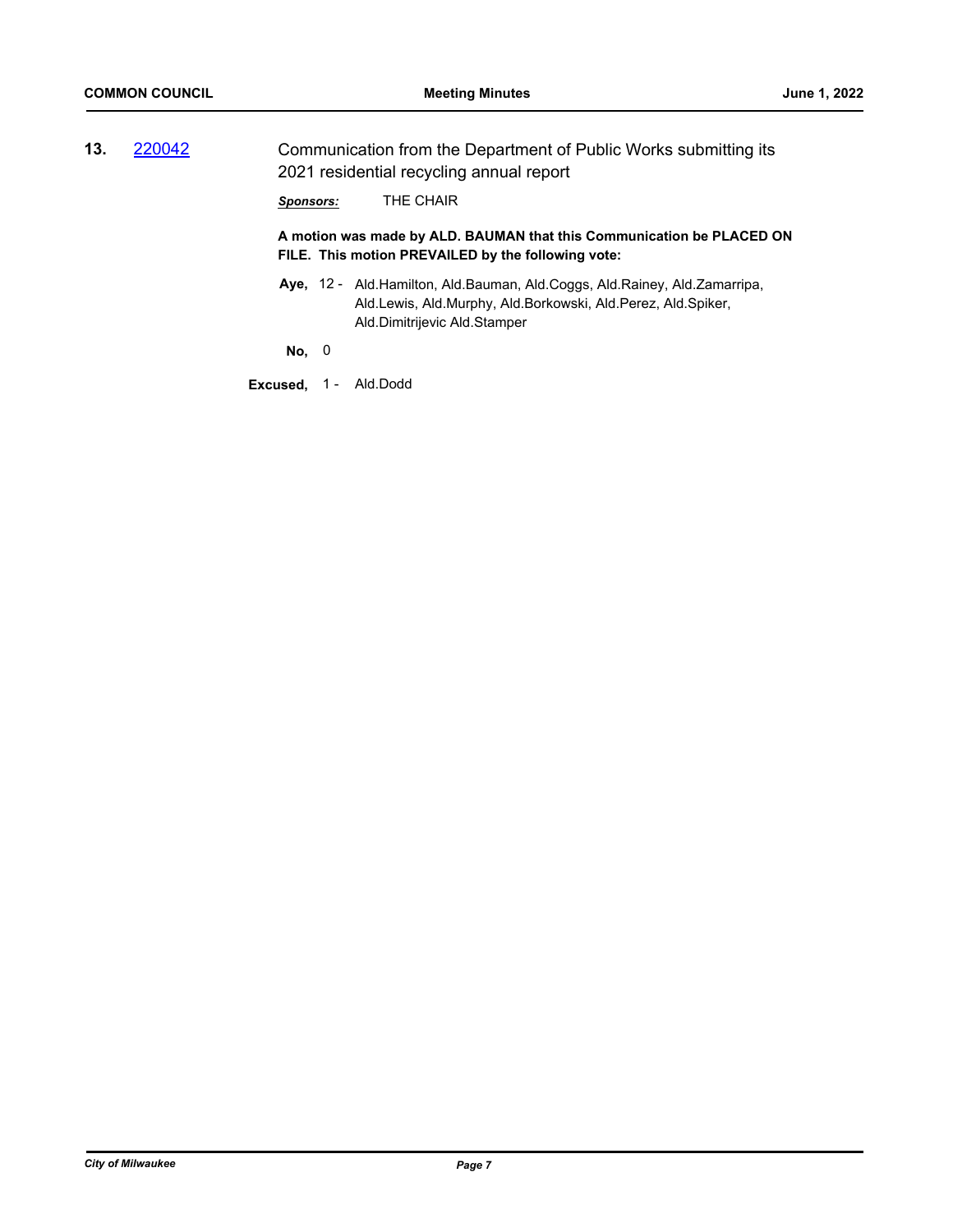#### **THE FINANCE & PERSONNEL COMMITTEE RECOMMENDS:**

## **PASSAGE OF THE FOLLOWING:**

**14.** [220103](http://milwaukee.legistar.com/gateway.aspx?m=l&id=/matter.aspx?key=62129) A substitute ordinance to further amend the 2022 rates of pay of offices and positions in the City Service.

*Sponsors:* THE CHAIR

**A motion was made by ALD. DIMITRIJEVIC that this Ordinance be PASSED. This motion PREVAILED by the following vote:**

Aye, 12 - Ald.Hamilton, Ald.Bauman, Ald.Coggs, Ald.Rainey, Ald.Zamarripa, Ald.Lewis, Ald.Murphy, Ald.Borkowski, Ald.Perez, Ald.Spiker, Ald.Dimitrijevic Ald.Stamper

**No,** 0

**Excused,** 1 - Ald.Dodd

**15.** [220104](http://milwaukee.legistar.com/gateway.aspx?m=l&id=/matter.aspx?key=62130) A substitute ordinance to further amend the 2022 offices and positions in the City Service.

*Sponsors:* THE CHAIR

**A motion was made by ALD. DIMITRIJEVIC that this Ordinance be PASSED. This motion PREVAILED by the following vote:**

Aye, 12 - Ald.Hamilton, Ald.Bauman, Ald.Coggs, Ald.Rainey, Ald.Zamarripa, Ald.Lewis, Ald.Murphy, Ald.Borkowski, Ald.Perez, Ald.Spiker, Ald.Dimitrijevic Ald.Stamper

**No,** 0

**Excused,** 1 - Ald.Dodd

#### **ADOPTION OF THE FOLLOWING:**

**16.** [220078](http://milwaukee.legistar.com/gateway.aspx?m=l&id=/matter.aspx?key=62162) Resolution amending grant funding authorized in CCFN 210840 and adding a grant- funded position to the 2022 Positions Ordinance for the State of Wisconsin 2021-22 Comprehensive Home Visiting grant.

*Sponsors:* THE CHAIR

**A motion was made by ALD. DIMITRIJEVIC that this Resolution be ADOPTED. This motion PREVAILED by the following vote:**

- Aye, 12 Ald.Hamilton, Ald.Bauman, Ald.Coggs, Ald.Rainey, Ald.Zamarripa, Ald.Lewis, Ald.Murphy, Ald.Borkowski, Ald.Perez, Ald.Spiker, Ald.Dimitrijevic Ald.Stamper
- **No,** 0
- **Excused,** 1 Ald.Dodd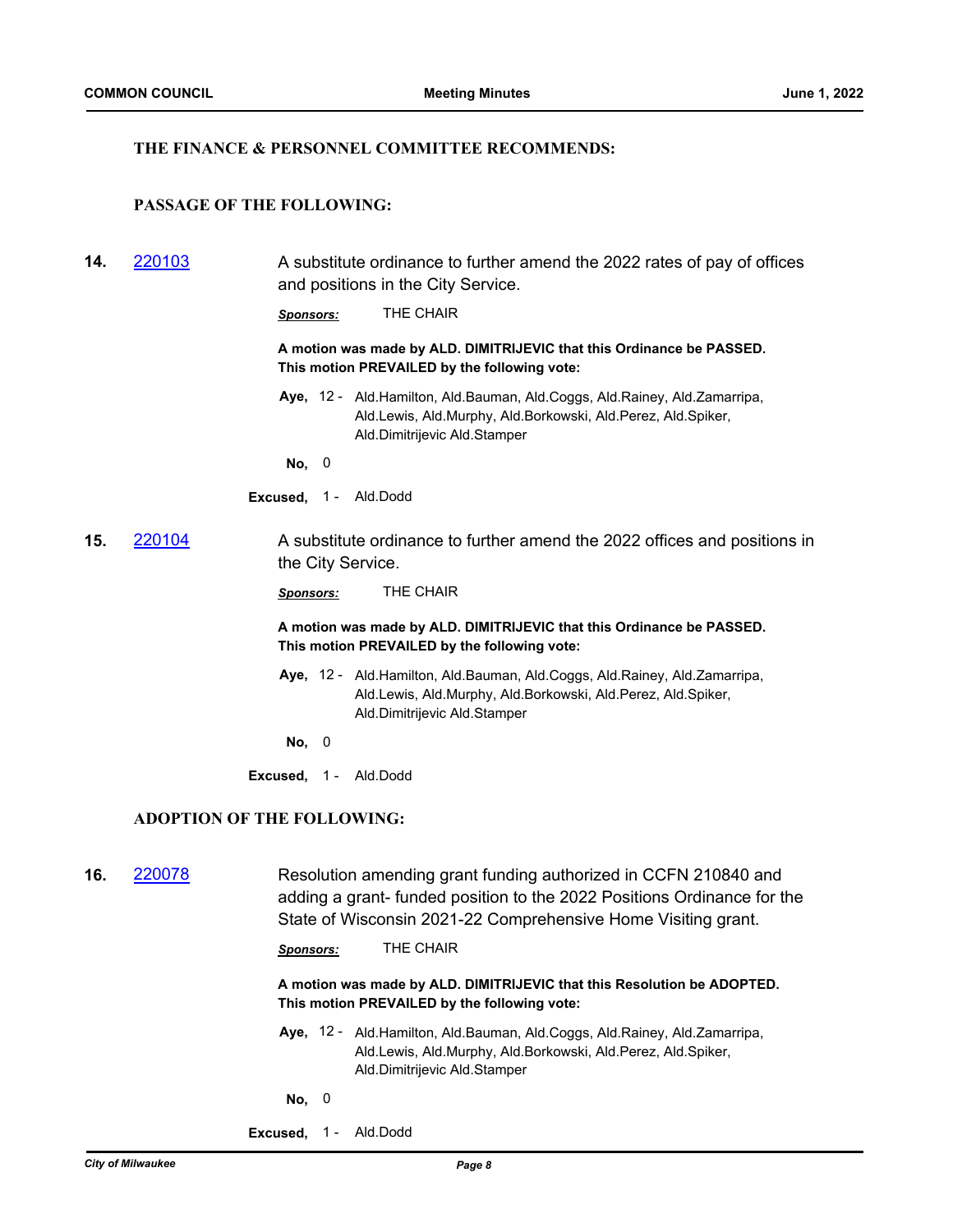## **PLACING ON FILE THE FOLLOWING:**

| 17. | 220014        | Communication from the City Comptroller relating to the Report of Audit<br>Finding Follow-Up for the Year Ended 12/31/2021.                                                    |
|-----|---------------|--------------------------------------------------------------------------------------------------------------------------------------------------------------------------------|
|     |               | THE CHAIR<br><u>Sponsors:</u>                                                                                                                                                  |
|     |               | A motion was made by ALD. DIMITRIJEVIC that this Communication be<br>PLACED ON FILE. This motion PREVAILED by the following vote:                                              |
|     |               | Aye, 12 - Ald. Hamilton, Ald. Bauman, Ald. Coggs, Ald. Rainey, Ald. Zamarripa,<br>Ald.Lewis, Ald.Murphy, Ald.Borkowski, Ald.Perez, Ald.Spiker,<br>Ald.Dimitrijevic Ald.Stamper |
|     |               | No, 0                                                                                                                                                                          |
|     |               | Excused, 1 - Ald.Dodd                                                                                                                                                          |
| 18. | <u>220083</u> | Communication file amending the 2022 Positions Ordinance to add<br>American Rescue Plan Act (ARPA) funded positions in various<br>departments.                                 |
|     |               | THE CHAIR<br><b>Sponsors:</b>                                                                                                                                                  |
|     |               | A motion was made by ALD. DIMITRIJEVIC that this Communication be<br>PLACED ON FILE. This motion PREVAILED by the following vote:                                              |
|     |               | Aye, 12 - Ald.Hamilton, Ald.Bauman, Ald.Coggs, Ald.Rainey, Ald.Zamarripa,<br>Ald.Lewis, Ald.Murphy, Ald.Borkowski, Ald.Perez, Ald.Spiker,<br>Ald.Dimitrijevic Ald.Stamper      |
|     |               | No, 0                                                                                                                                                                          |
|     |               | <b>Excused, 1 - Ald.Dodd</b>                                                                                                                                                   |
| 19. | 220100        | Communication from the Department of Employee Relations relating to<br>classification studies scheduled for City Service Commission action.                                    |
|     |               | THE CHAIR<br><b>Sponsors:</b>                                                                                                                                                  |
|     |               | A motion was made by ALD. DIMITRIJEVIC that this Communication be<br>PLACED ON FILE. This motion PREVAILED by the following vote:                                              |
|     |               | Aye, 12 - Ald. Hamilton, Ald. Bauman, Ald. Coggs, Ald. Rainey, Ald. Zamarripa,<br>Ald.Lewis, Ald.Murphy, Ald.Borkowski, Ald.Perez, Ald.Spiker,<br>Ald.Dimitrijevic Ald.Stamper |
|     |               | No, 0                                                                                                                                                                          |
|     |               | Excused, 1-<br>Ald.Dodd                                                                                                                                                        |
| 20. | 220102        | Communication from the Department of Employee Relations amending<br>the Salary and Positions Ordinances relative to clerical or administrative                                 |

corrections.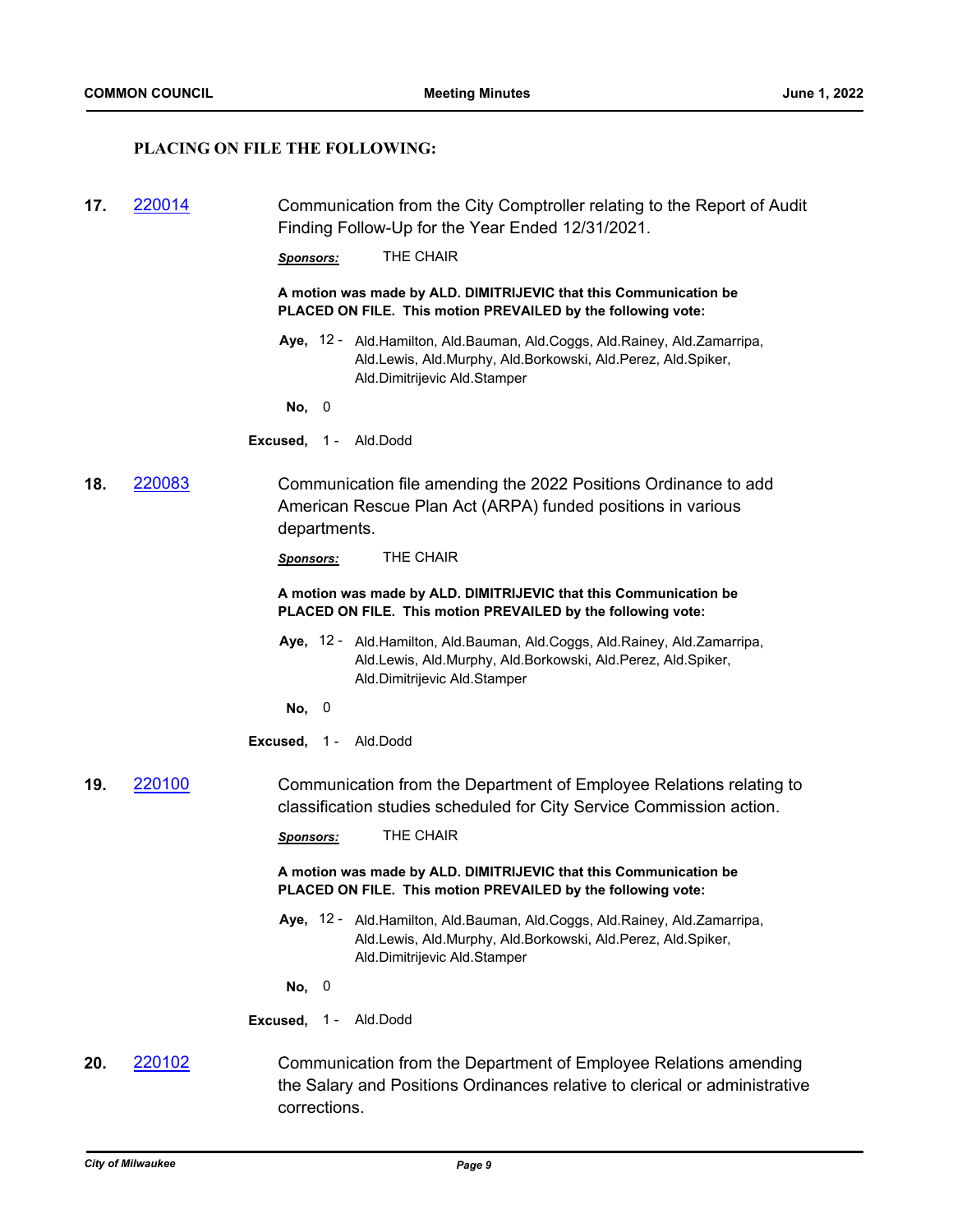|     |                | THE CHAIR<br><u>Sponsors:</u>                                                                                                                                                  |
|-----|----------------|--------------------------------------------------------------------------------------------------------------------------------------------------------------------------------|
|     |                | A motion was made by ALD. DIMITRIJEVIC that this Communication be<br>PLACED ON FILE. This motion PREVAILED by the following vote:                                              |
|     |                | Aye, 12 - Ald.Hamilton, Ald.Bauman, Ald.Coggs, Ald.Rainey, Ald.Zamarripa,<br>Ald.Lewis, Ald.Murphy, Ald.Borkowski, Ald.Perez, Ald.Spiker,<br>Ald.Dimitrijevic Ald.Stamper      |
|     |                | No, 0                                                                                                                                                                          |
|     |                | Excused, 1 - Ald.Dodd                                                                                                                                                          |
| 21. | 220151         | Communication from the Employes' Retirement System amending the<br>Positions Ordinance to add one position of Pension Investment Analyst -<br>Sr.                              |
|     |                | THE CHAIR<br><b>Sponsors:</b>                                                                                                                                                  |
|     |                | A motion was made by ALD. DIMITRIJEVIC that this Communication be<br>PLACED ON FILE. This motion PREVAILED by the following vote:                                              |
|     |                | Aye, 12 - Ald. Hamilton, Ald. Bauman, Ald. Coggs, Ald. Rainey, Ald. Zamarripa,<br>Ald.Lewis, Ald.Murphy, Ald.Borkowski, Ald.Perez, Ald.Spiker,<br>Ald.Dimitrijevic Ald.Stamper |
|     |                | No, 0                                                                                                                                                                          |
|     |                | Excused, 1 - Ald.Dodd                                                                                                                                                          |
| 22. | 220155         | Communication from the Department of Employee Relations amending<br>the Salary Ordinance to add recruitment flexibility to positions in the<br>Department of City Development. |
|     |                | THE CHAIR<br><b>Sponsors:</b>                                                                                                                                                  |
|     |                | A motion was made by ALD. DIMITRIJEVIC that this Communication be<br>PLACED ON FILE. This motion PREVAILED by the following vote:                                              |
|     |                | Aye, 12 - Ald.Hamilton, Ald.Bauman, Ald.Coggs, Ald.Rainey, Ald.Zamarripa,<br>Ald.Lewis, Ald.Murphy, Ald.Borkowski, Ald.Perez, Ald.Spiker,<br>Ald.Dimitrijevic Ald.Stamper      |
|     |                | No, $0$                                                                                                                                                                        |
|     |                | Excused, 1 - Ald.Dodd                                                                                                                                                          |
|     |                | PLACING ON FILE THE FOLLOWING AS NO LONGER                                                                                                                                     |
|     | <b>NEEDED:</b> |                                                                                                                                                                                |

**23.** [081665](http://milwaukee.legistar.com/gateway.aspx?m=l&id=/matter.aspx?key=29057) Communication relating to creation of additional positions in the Department of Neighborhood Services to deal with graffiti incidents.

*Sponsors:* Ald. Zielinski

**A motion was made by ALD. DIMITRIJEVIC that this Communication be**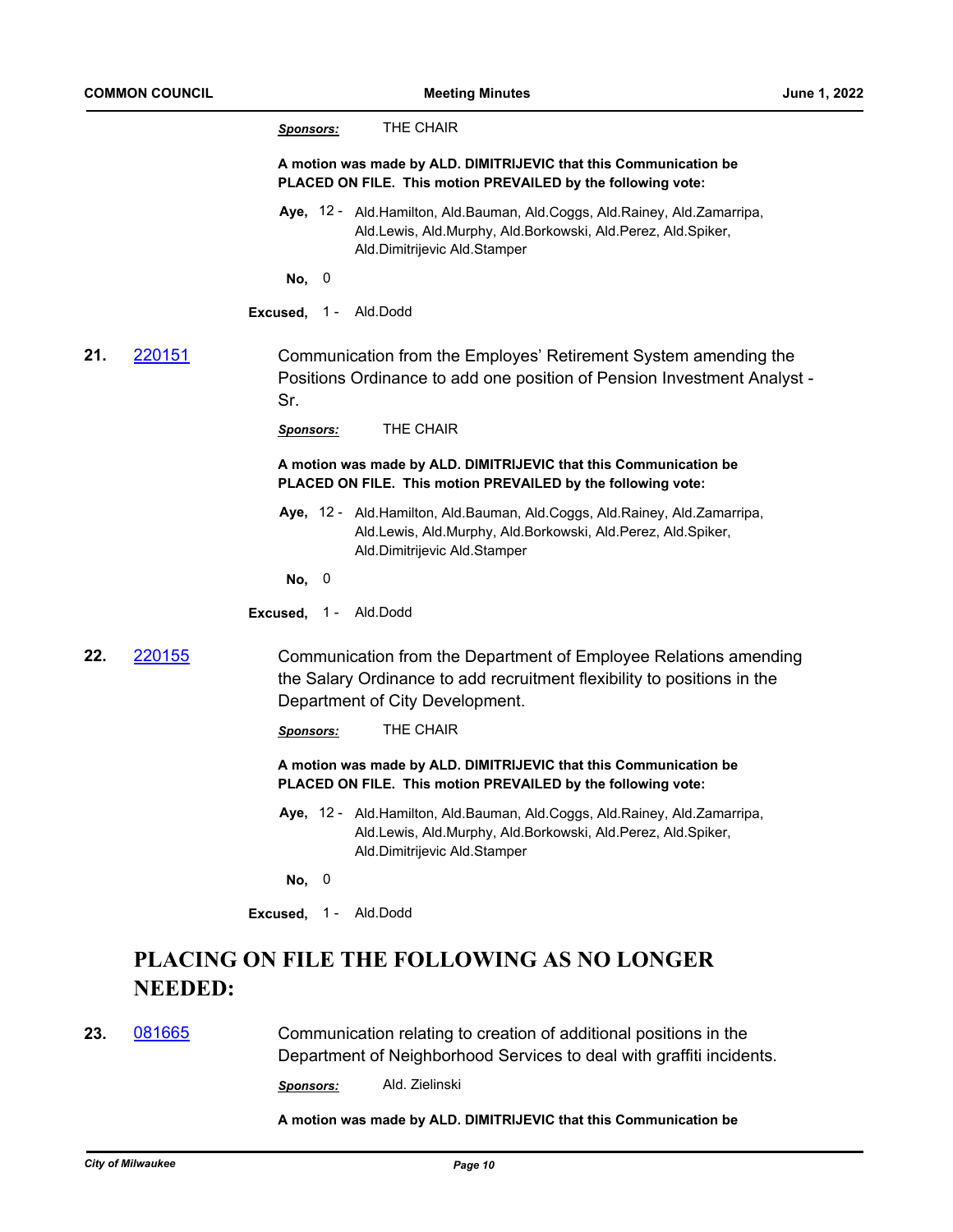|     |        | PLACED ON FILE. This motion PREVAILED by the following vote:                                                                                                                      |
|-----|--------|-----------------------------------------------------------------------------------------------------------------------------------------------------------------------------------|
|     |        | Aye, 12 - Ald. Hamilton, Ald. Bauman, Ald. Coggs, Ald. Rainey, Ald. Zamarripa,<br>Ald.Lewis, Ald.Murphy, Ald.Borkowski, Ald.Perez, Ald.Spiker,<br>Ald.Dimitrijevic Ald.Stamper    |
|     |        | No, 0                                                                                                                                                                             |
|     |        | <b>Excused, 1 - Ald.Dodd</b>                                                                                                                                                      |
| 24. | 091307 | A substitute charter ordinance relating to approval of certain city<br>contracts.                                                                                                 |
|     |        | Ald. Zielinski and Ald. Bauman<br><u>Sponsors:</u>                                                                                                                                |
|     |        | A motion was made by ALD. DIMITRIJEVIC that this Charter Ordinance be<br>PLACED ON FILE. This motion PREVAILED by the following vote:                                             |
|     |        | Aye, 12 - Ald. Hamilton, Ald. Bauman, Ald. Coggs, Ald. Rainey, Ald. Zamarripa,<br>Ald.Lewis, Ald.Murphy, Ald.Borkowski, Ald.Perez, Ald.Spiker,<br>Ald.Dimitrijevic Ald.Stamper    |
|     |        | No, 0                                                                                                                                                                             |
|     |        | <b>Excused, 1 - Ald.Dodd</b>                                                                                                                                                      |
| 25. | 110641 | Resolution authorizing the City Comptroller's Office to execute employee<br>payroll deductions for volunteer contributions to the City for pension<br>liabilities.                |
|     |        | Ald. Zielinski<br><u>Sponsors:</u>                                                                                                                                                |
|     |        | A motion was made by ALD. DIMITRIJEVIC that this Resolution be PLACED ON<br>FILE. This motion PREVAILED by the following vote:                                                    |
|     |        | Aye, 12 - Ald. Hamilton, Ald. Bauman, Ald. Coggs, Ald. Rainey, Ald. Zamarripa,<br>Ald.Lewis, Ald.Murphy, Ald.Borkowski, Ald.Perez, Ald.Spiker,<br>Ald.Dimitrijevic Ald.Stamper    |
|     |        | No, 0                                                                                                                                                                             |
|     |        | <b>Excused, 1 - Ald.Dodd</b>                                                                                                                                                      |
| 26. | 120514 | Substitute resolution directing the Department of Administration -<br>Purchasing to establish a program to track the offshoring of U.S. jobs<br>associated with City contracting. |
|     |        | Ald. Zielinski<br><b>Sponsors:</b>                                                                                                                                                |
|     |        | A motion was made by ALD. DIMITRIJEVIC that this Resolution be PLACED ON<br>FILE. This motion PREVAILED by the following vote:                                                    |
|     |        | Aye, 12 - Ald. Hamilton, Ald. Bauman, Ald. Coggs, Ald. Rainey, Ald. Zamarripa,<br>Ald.Lewis, Ald.Murphy, Ald.Borkowski, Ald.Perez, Ald.Spiker,<br>Ald.Dimitrijevic Ald.Stamper    |
|     |        | No, 0                                                                                                                                                                             |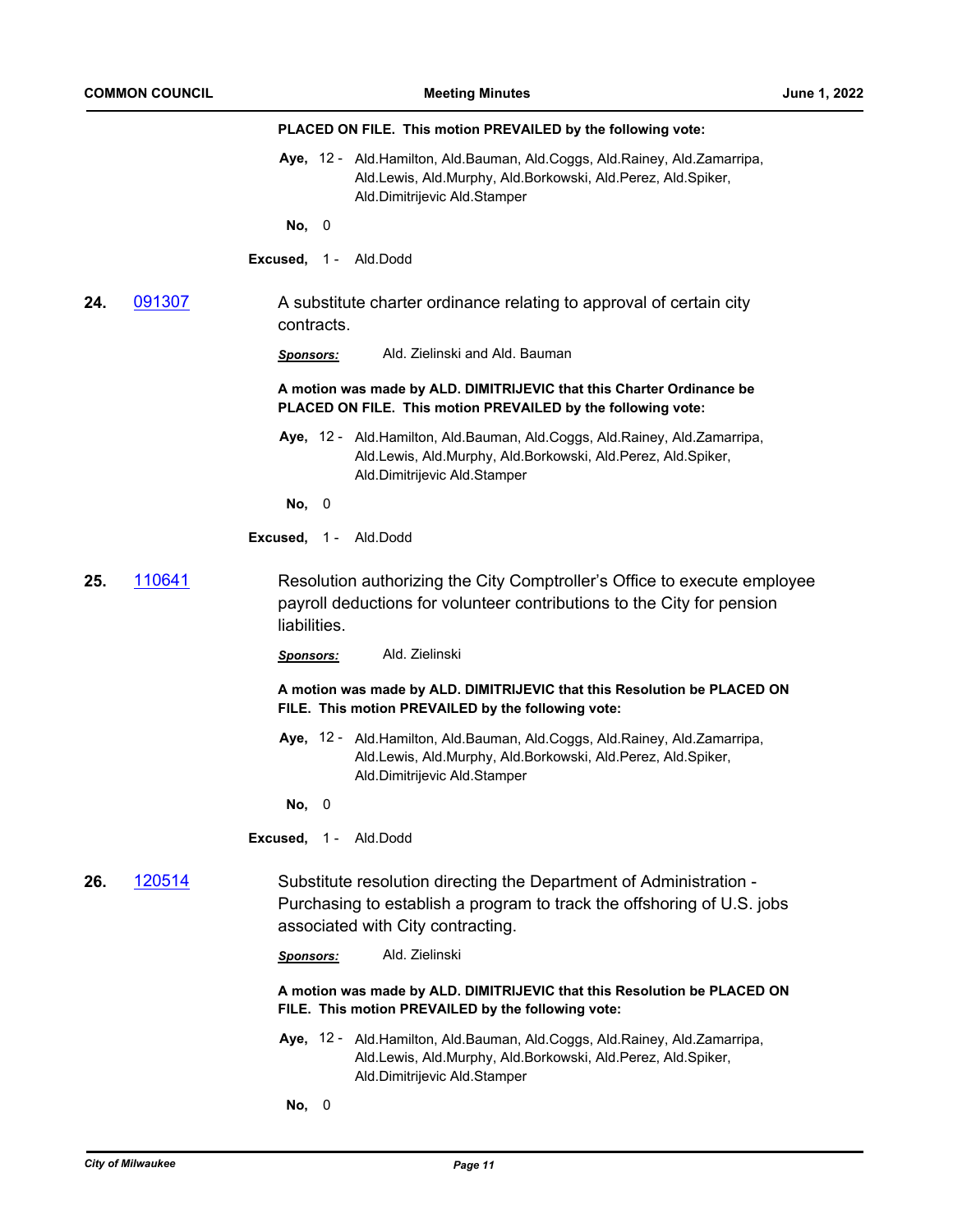|     |        | <b>Excused, 1 - Ald.Dodd</b>                                                                                                                                                   |
|-----|--------|--------------------------------------------------------------------------------------------------------------------------------------------------------------------------------|
| 27. | 120622 | A charter ordinance relating to city purchasing procedures.                                                                                                                    |
|     |        | Ald. Zielinski<br><b>Sponsors:</b>                                                                                                                                             |
|     |        | A motion was made by ALD. DIMITRIJEVIC that this Charter Ordinance be<br>PLACED ON FILE. This motion PREVAILED by the following vote:                                          |
|     |        | Aye, 12 - Ald. Hamilton, Ald. Bauman, Ald. Coggs, Ald. Rainey, Ald. Zamarripa,<br>Ald.Lewis, Ald.Murphy, Ald.Borkowski, Ald.Perez, Ald.Spiker,<br>Ald.Dimitrijevic Ald.Stamper |
|     |        | No, 0                                                                                                                                                                          |
|     |        | <b>Excused, 1 - Ald.Dodd</b>                                                                                                                                                   |
| 28. | 121407 | A substitute ordinance relating to city purchases of technology products.                                                                                                      |
|     |        | Ald. Zielinski<br><b>Sponsors:</b>                                                                                                                                             |
|     |        | A motion was made by ALD. DIMITRIJEVIC that this Ordinance be PLACED ON<br>FILE. This motion PREVAILED by the following vote:                                                  |
|     |        | Aye, 12 - Ald. Hamilton, Ald. Bauman, Ald. Coggs, Ald. Rainey, Ald. Zamarripa,<br>Ald.Lewis, Ald.Murphy, Ald.Borkowski, Ald.Perez, Ald.Spiker,<br>Ald.Dimitrijevic Ald.Stamper |
|     |        | No, 0                                                                                                                                                                          |
|     |        | Ald.Dodd<br>Excused, $1 -$                                                                                                                                                     |
| 29. | 130651 | An ordinance relating to city contracting preferences for cellular<br>telephone service providers.                                                                             |
|     |        | Ald. Zielinski<br><b>Sponsors:</b>                                                                                                                                             |
|     |        | A motion was made by ALD. DIMITRIJEVIC that this Ordinance be PLACED ON<br>FILE. This motion PREVAILED by the following vote:                                                  |
|     |        | Aye, 12 - Ald.Hamilton, Ald.Bauman, Ald.Coggs, Ald.Rainey, Ald.Zamarripa,<br>Ald.Lewis, Ald.Murphy, Ald.Borkowski, Ald.Perez, Ald.Spiker,<br>Ald.Dimitrijevic Ald.Stamper      |
|     |        | No, 0                                                                                                                                                                          |
|     |        | Excused, 1 - Ald.Dodd                                                                                                                                                          |
| 30. | 131485 | An ordinance relating to use of non-City provided cellular telephones for<br>City matters.                                                                                     |
|     |        | Ald. Kovac<br><b>Sponsors:</b>                                                                                                                                                 |
|     |        | A motion was made by ALD. DIMITRIJEVIC that this Ordinance be PLACED ON                                                                                                        |

**FILE. This motion PREVAILED by the following vote:**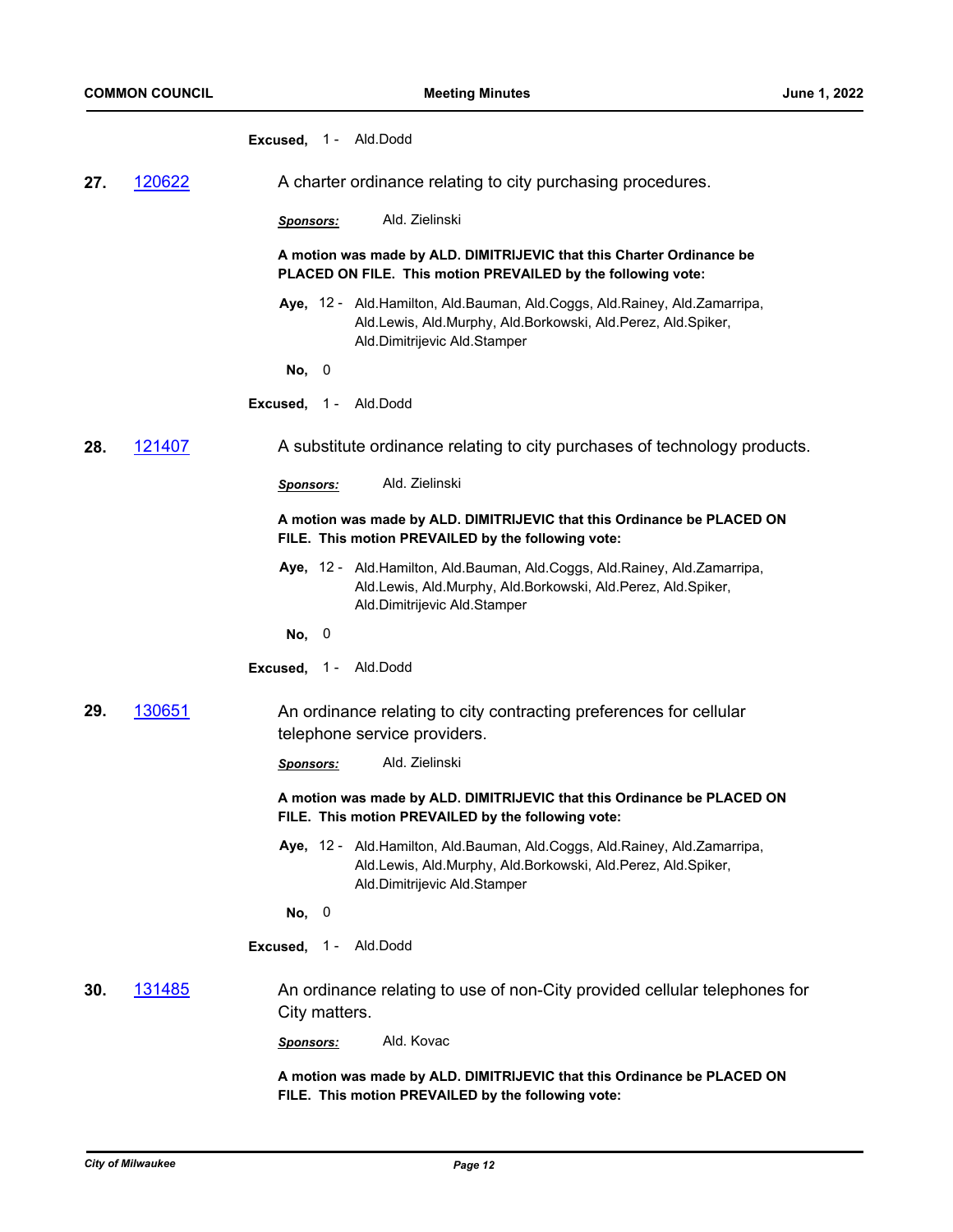|     |        |                              | Aye, 12 - Ald. Hamilton, Ald. Bauman, Ald. Coggs, Ald. Rainey, Ald. Zamarripa,<br>Ald.Lewis, Ald.Murphy, Ald.Borkowski, Ald.Perez, Ald.Spiker,<br>Ald.Dimitrijevic Ald.Stamper |
|-----|--------|------------------------------|--------------------------------------------------------------------------------------------------------------------------------------------------------------------------------|
|     |        | No, 0                        |                                                                                                                                                                                |
|     |        | <b>Excused, 1 - Ald.Dodd</b> |                                                                                                                                                                                |
| 31. | 131647 |                              | An ordinance relating to an inclement weather policy for city employees.                                                                                                       |
|     |        | Sponsors:                    | Ald. Kovac                                                                                                                                                                     |
|     |        |                              | A motion was made by ALD. DIMITRIJEVIC that this Ordinance be PLACED ON<br>FILE. This motion PREVAILED by the following vote:                                                  |
|     |        |                              | Aye, 12 - Ald.Hamilton, Ald.Bauman, Ald.Coggs, Ald.Rainey, Ald.Zamarripa,<br>Ald.Lewis, Ald.Murphy, Ald.Borkowski, Ald.Perez, Ald.Spiker,<br>Ald.Dimitrijevic Ald.Stamper      |
|     |        | No, 0                        |                                                                                                                                                                                |
|     |        | <b>Excused, 1 - Ald.Dodd</b> |                                                                                                                                                                                |
| 32. | 140914 |                              | An ordinance relating to service contract requirements.                                                                                                                        |
|     |        | <b>Sponsors:</b>             | Ald. Zielinski                                                                                                                                                                 |
|     |        |                              | A motion was made by ALD. DIMITRIJEVIC that this Ordinance be PLACED ON<br>FILE. This motion PREVAILED by the following vote:                                                  |
|     |        |                              | Aye, 12 - Ald. Hamilton, Ald. Bauman, Ald. Coggs, Ald. Rainey, Ald. Zamarripa,<br>Ald.Lewis, Ald.Murphy, Ald.Borkowski, Ald.Perez, Ald.Spiker,<br>Ald.Dimitrijevic Ald.Stamper |
|     |        | No, 0                        |                                                                                                                                                                                |
|     |        | Excused, 1 - Ald.Dodd        |                                                                                                                                                                                |
| 33. | 161217 |                              | Resolution relating to purchase of Milwaukee County delinquent taxes.                                                                                                          |
|     |        | <b>Sponsors:</b>             | Ald. Bohl                                                                                                                                                                      |
|     |        |                              | A motion was made by ALD. DIMITRIJEVIC that this Resolution be PLACED ON<br>FILE. This motion PREVAILED by the following vote:                                                 |
|     |        |                              | Aye, 12 - Ald. Hamilton, Ald. Bauman, Ald. Coggs, Ald. Rainey, Ald. Zamarripa,<br>Ald.Lewis, Ald.Murphy, Ald.Borkowski, Ald.Perez, Ald.Spiker,<br>Ald.Dimitrijevic Ald.Stamper |
|     |        | No, 0                        |                                                                                                                                                                                |
|     |        | Excused, 1 - Ald.Dodd        |                                                                                                                                                                                |
| 34. | 161727 |                              | Communication from various City departments relating to the safety and<br>security of, and prevention of crimes against, City employees.                                       |

*Sponsors:* Ald. Donovan and Ald. Perez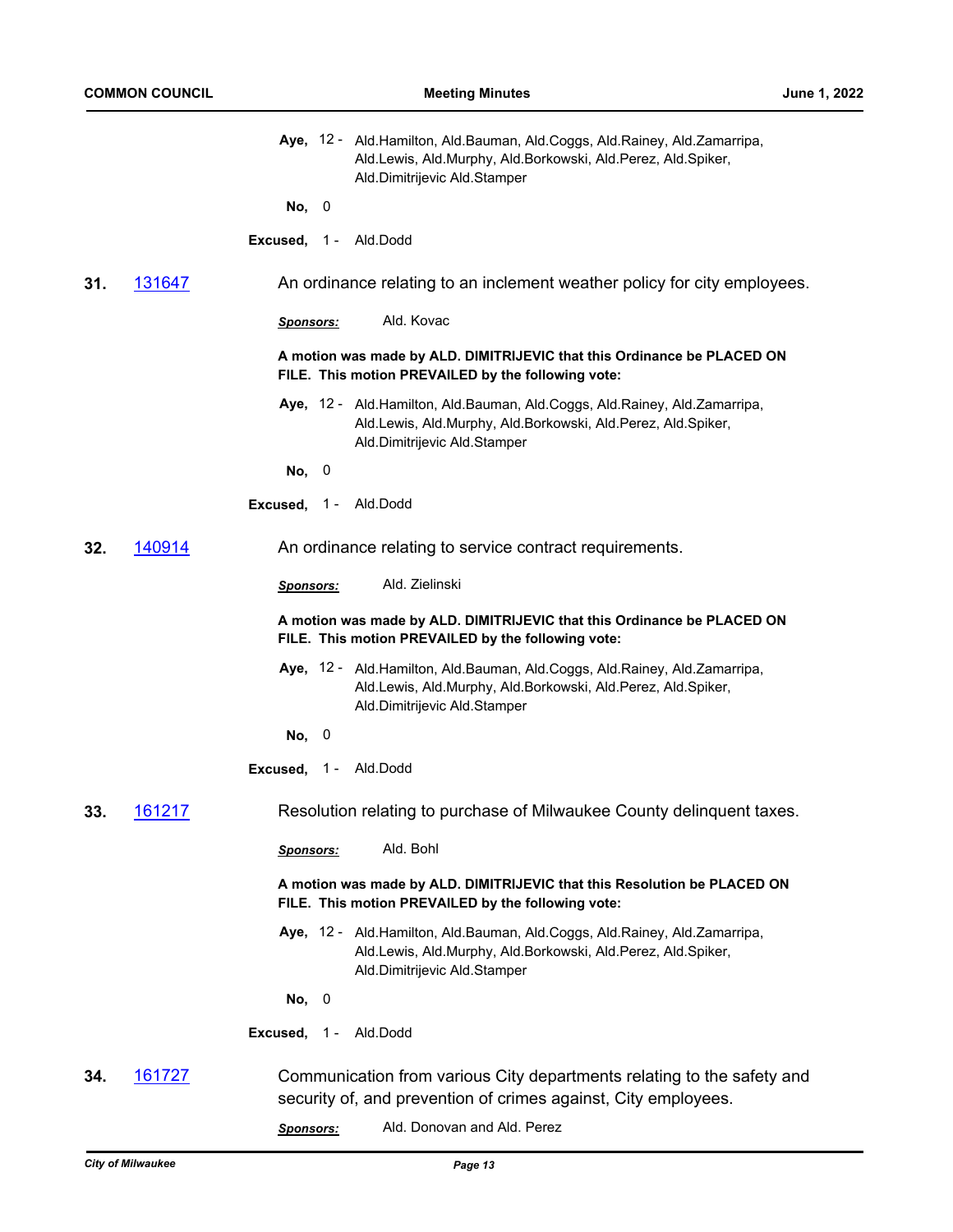|     |        | A motion was made by ALD. DIMITRIJEVIC that this Communication be<br>PLACED ON FILE. This motion PREVAILED by the following vote:                                                                                                       |
|-----|--------|-----------------------------------------------------------------------------------------------------------------------------------------------------------------------------------------------------------------------------------------|
|     |        | Aye, 12 - Ald. Hamilton, Ald. Bauman, Ald. Coggs, Ald. Rainey, Ald. Zamarripa,<br>Ald.Lewis, Ald.Murphy, Ald.Borkowski, Ald.Perez, Ald.Spiker,<br>Ald.Dimitrijevic Ald.Stamper                                                          |
|     |        | No, 0                                                                                                                                                                                                                                   |
|     |        | Excused, 1 - Ald.Dodd                                                                                                                                                                                                                   |
| 35. | 170574 | Communication amending the Positions Ordinance relative to the<br>transfer of the Community Outreach Coordinator position from the<br>Department of Administration to the Milwaukee Police Department.                                  |
|     |        | Ald. Witkowski and Ald. Hamilton<br><b>Sponsors:</b>                                                                                                                                                                                    |
|     |        | A motion was made by ALD. DIMITRIJEVIC that this Communication be<br>PLACED ON FILE. This motion PREVAILED by the following vote:                                                                                                       |
|     |        | Aye, 12 - Ald. Hamilton, Ald. Bauman, Ald. Coggs, Ald. Rainey, Ald. Zamarripa,<br>Ald.Lewis, Ald.Murphy, Ald.Borkowski, Ald.Perez, Ald.Spiker,<br>Ald.Dimitrijevic Ald.Stamper                                                          |
|     |        | No, 0                                                                                                                                                                                                                                   |
|     |        | Excused, 1 - Ald.Dodd                                                                                                                                                                                                                   |
| 36. | 170934 | A substitute ordinance relating to establishment of a citywide worker<br>safety telecommunication policy.                                                                                                                               |
|     |        | Ald. Zielinski and Ald. Stamper<br>Sponsors:                                                                                                                                                                                            |
|     |        | A motion was made by ALD. DIMITRIJEVIC that this Ordinance be PLACED ON<br>FILE. This motion PREVAILED by the following vote:                                                                                                           |
|     |        | Aye, 12 - Ald. Hamilton, Ald. Bauman, Ald. Coggs, Ald. Rainey, Ald. Zamarripa,<br>Ald.Lewis, Ald.Murphy, Ald.Borkowski, Ald.Perez, Ald.Spiker,<br>Ald.Dimitrijevic Ald.Stamper                                                          |
|     |        | No, 0                                                                                                                                                                                                                                   |
|     |        | Excused, 1 - Ald.Dodd                                                                                                                                                                                                                   |
| 37. | 171918 | Resolution authorizing the sale and issuance of general obligation bonds<br>in the aggregate amount of \$1,000,000 for the purchase of<br>lead-removing water filters and expansion of the City's lead safety<br>educational campaigns. |
|     |        | Ald. Zielinski<br>Sponsors:                                                                                                                                                                                                             |
|     |        | A motion was made by ALD. DIMITRIJEVIC that this Resolution be PLACED ON<br>FILE. This motion PREVAILED by the following vote:                                                                                                          |
|     |        | Aye, 12 - Ald. Hamilton, Ald. Bauman, Ald. Coggs, Ald. Rainey, Ald. Zamarripa,<br>Ald.Lewis, Ald.Murphy, Ald.Borkowski, Ald.Perez, Ald.Spiker,<br>Ald.Dimitrijevic Ald.Stamper                                                          |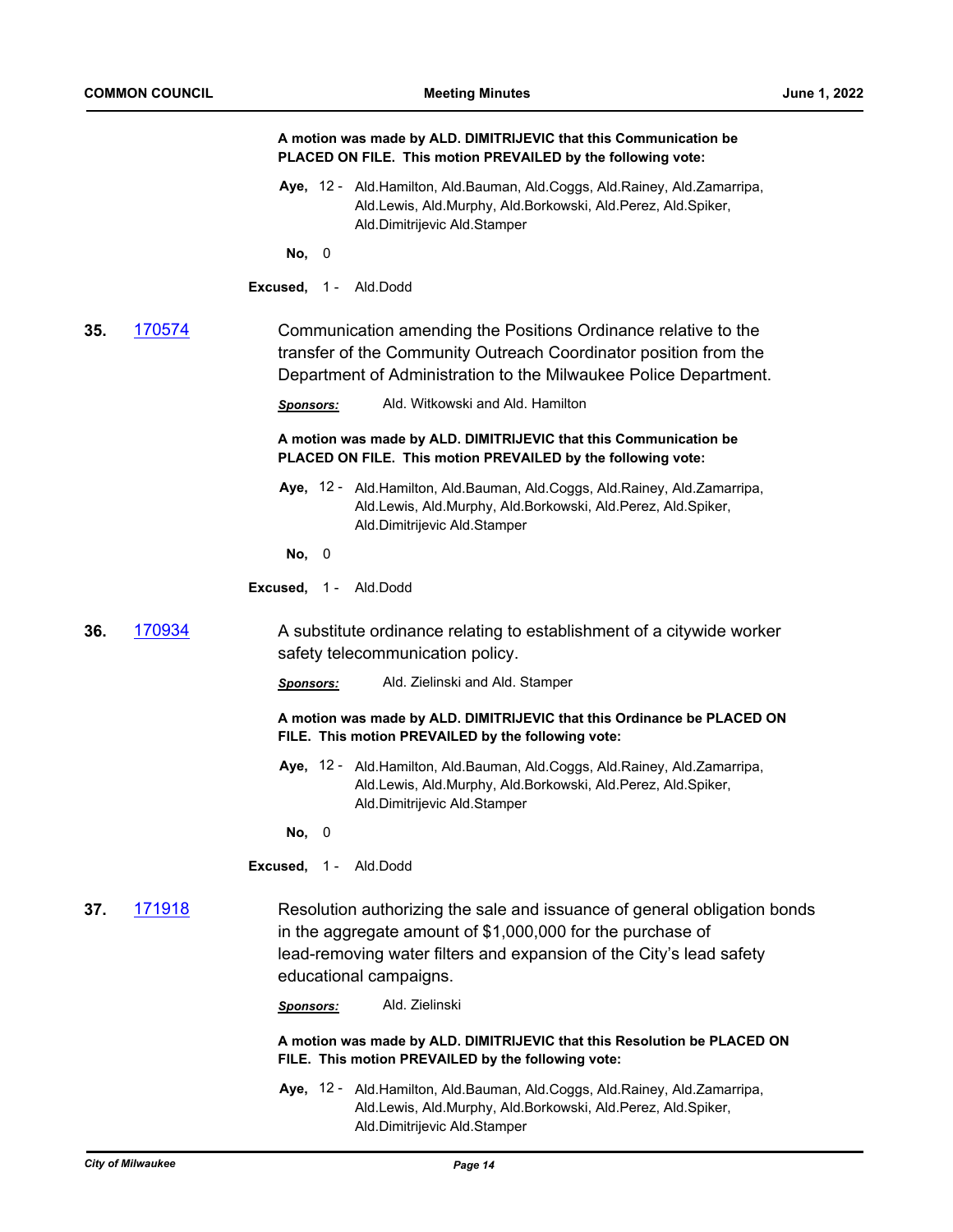|  | ۰,<br>× |
|--|---------|
|--|---------|

**Excused,** 1 - Ald.Dodd

**38.** [180093](http://milwaukee.legistar.com/gateway.aspx?m=l&id=/matter.aspx?key=47964) Resolution appropriating \$1,000,000 from the 2018 Common Council Contingent Fund for the purchase of lead-removing water filters and expansion of the City's lead safety educational campaigns.

*Sponsors:* Ald. Zielinski and Ald. Stamper

**A motion was made by ALD. DIMITRIJEVIC that this Resolution be PLACED ON FILE. This motion PREVAILED by the following vote:**

Aye, 12 - Ald.Hamilton, Ald.Bauman, Ald.Coggs, Ald.Rainey, Ald.Zamarripa, Ald.Lewis, Ald.Murphy, Ald.Borkowski, Ald.Perez, Ald.Spiker, Ald.Dimitrijevic Ald.Stamper

**No,** 0

- **Excused,** 1 Ald.Dodd
- **39.** [190665](http://milwaukee.legistar.com/gateway.aspx?m=l&id=/matter.aspx?key=52307) Resolution appropriating \$1,000,000 from the 2019 Common Council Contingent Fund to fund City and County homeless programs and initiatives.

**A motion was made by ALD. DIMITRIJEVIC that this Resolution be PLACED ON FILE. This motion PREVAILED by the following vote:**

- Aye, 12 Ald.Hamilton, Ald.Bauman, Ald.Coggs, Ald.Rainey, Ald.Zamarripa, Ald.Lewis, Ald.Murphy, Ald.Borkowski, Ald.Perez, Ald.Spiker, Ald.Dimitrijevic Ald.Stamper
- **No,** 0
- **Excused,** 1 Ald.Dodd
- **40.** [191091](http://milwaukee.legistar.com/gateway.aspx?m=l&id=/matter.aspx?key=52938) Resolution relating to exit interviews for employees leaving City service.
	- *Sponsors:* Ald. Donovan

**A motion was made by ALD. DIMITRIJEVIC that this Resolution be PLACED ON FILE. This motion PREVAILED by the following vote:**

Aye, 12 - Ald.Hamilton, Ald.Bauman, Ald.Coggs, Ald.Rainey, Ald.Zamarripa, Ald.Lewis, Ald.Murphy, Ald.Borkowski, Ald.Perez, Ald.Spiker, Ald.Dimitrijevic Ald.Stamper

**No,** 0

**Excused,** 1 - Ald.Dodd

**41.** [191200](http://milwaukee.legistar.com/gateway.aspx?m=l&id=/matter.aspx?key=53085) Resolution appropriating \$100,000 from the 2019 Common Council Contingent Fund for supplementing Police Department overtime expenditures.

*Sponsors:* Ald. Zielinski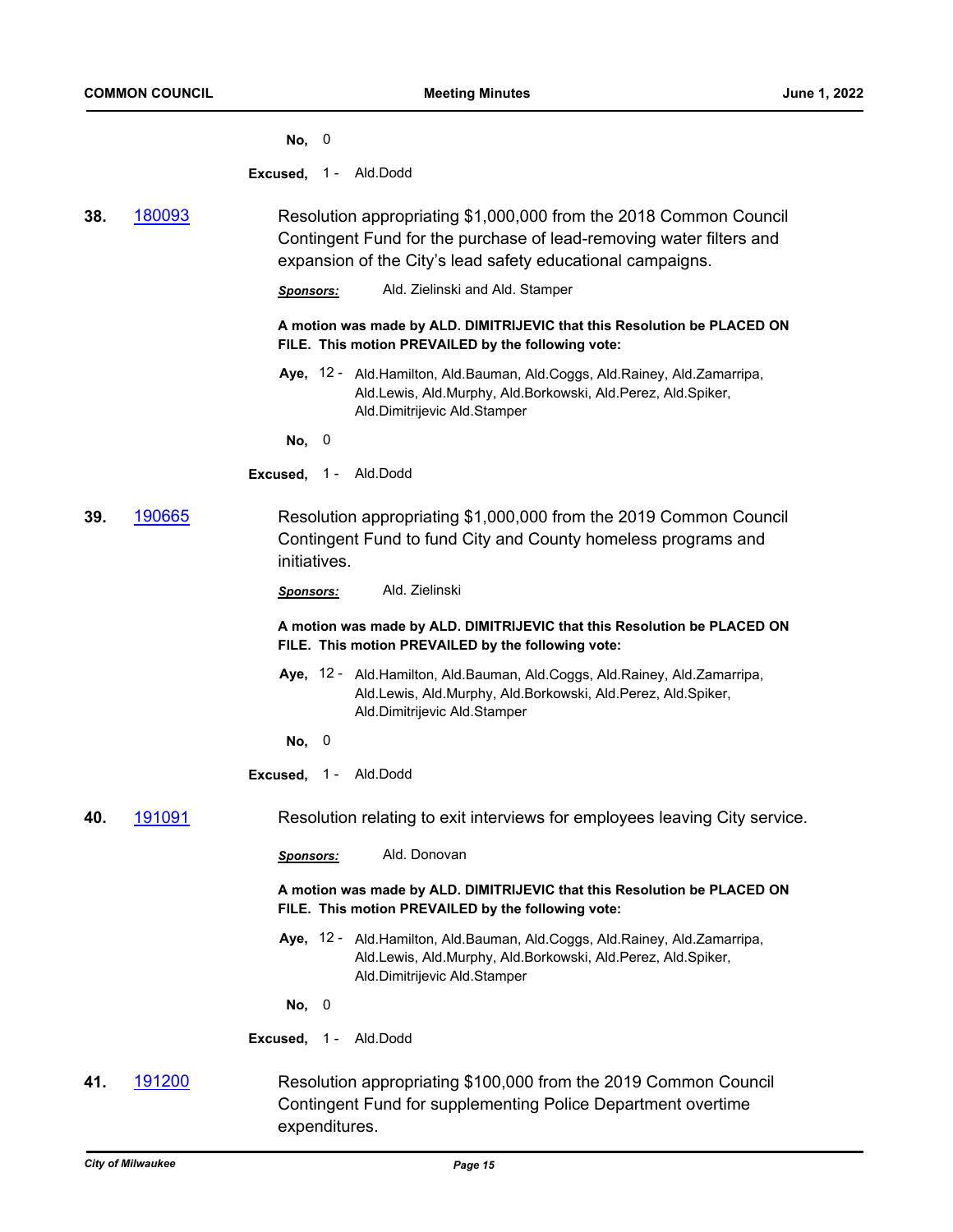|     |        | Ald. Donovan<br><b>Sponsors:</b>                                                                                                                                                                      |
|-----|--------|-------------------------------------------------------------------------------------------------------------------------------------------------------------------------------------------------------|
|     |        | A motion was made by ALD. DIMITRIJEVIC that this Resolution be PLACED ON<br>FILE. This motion PREVAILED by the following vote:                                                                        |
|     |        | Aye, 12 - Ald. Hamilton, Ald. Bauman, Ald. Coggs, Ald. Rainey, Ald. Zamarripa,<br>Ald.Lewis, Ald.Murphy, Ald.Borkowski, Ald.Perez, Ald.Spiker,<br>Ald.Dimitrijevic Ald.Stamper                        |
|     |        | No, 0                                                                                                                                                                                                 |
|     |        | <b>Excused, 1 - Ald.Dodd</b>                                                                                                                                                                          |
| 42. | 191859 | Substitute resolution cancelling real estate taxes levied against a certain<br>parcel bearing a tax key number on the 2019 tax roll, plus interest and<br>special charges applicable, if appropriate. |
|     |        | Ald. Donovan<br><b>Sponsors:</b>                                                                                                                                                                      |
|     |        | A motion was made by ALD. DIMITRIJEVIC that this Resolution be PLACED ON<br>FILE. This motion PREVAILED by the following vote:                                                                        |
|     |        | Aye, 12 - Ald. Hamilton, Ald. Bauman, Ald. Coggs, Ald. Rainey, Ald. Zamarripa,<br>Ald.Lewis, Ald.Murphy, Ald.Borkowski, Ald.Perez, Ald.Spiker,<br>Ald.Dimitrijevic Ald.Stamper                        |
|     |        | No, 0                                                                                                                                                                                                 |
|     |        | Excused, 1 - Ald.Dodd                                                                                                                                                                                 |
| 43. | 220081 | Resolution relating to expenditure of funds to be reimbursed by greater<br>than anticipated revenue (Department of City Development).                                                                 |
|     |        | THE CHAIR<br><b>Sponsors:</b>                                                                                                                                                                         |
|     |        | A motion was made by ALD. DIMITRIJEVIC that this Resolution be PLACED ON<br>FILE. This motion PREVAILED by the following vote:                                                                        |
|     |        | Aye, 12 - Ald. Hamilton, Ald. Bauman, Ald. Coggs, Ald. Rainey, Ald. Zamarripa,<br>Ald.Lewis, Ald.Murphy, Ald.Borkowski, Ald.Perez, Ald.Spiker,<br>Ald.Dimitrijevic Ald.Stamper                        |
|     |        |                                                                                                                                                                                                       |

**No,** 0

**Excused,** 1 - Ald.Dodd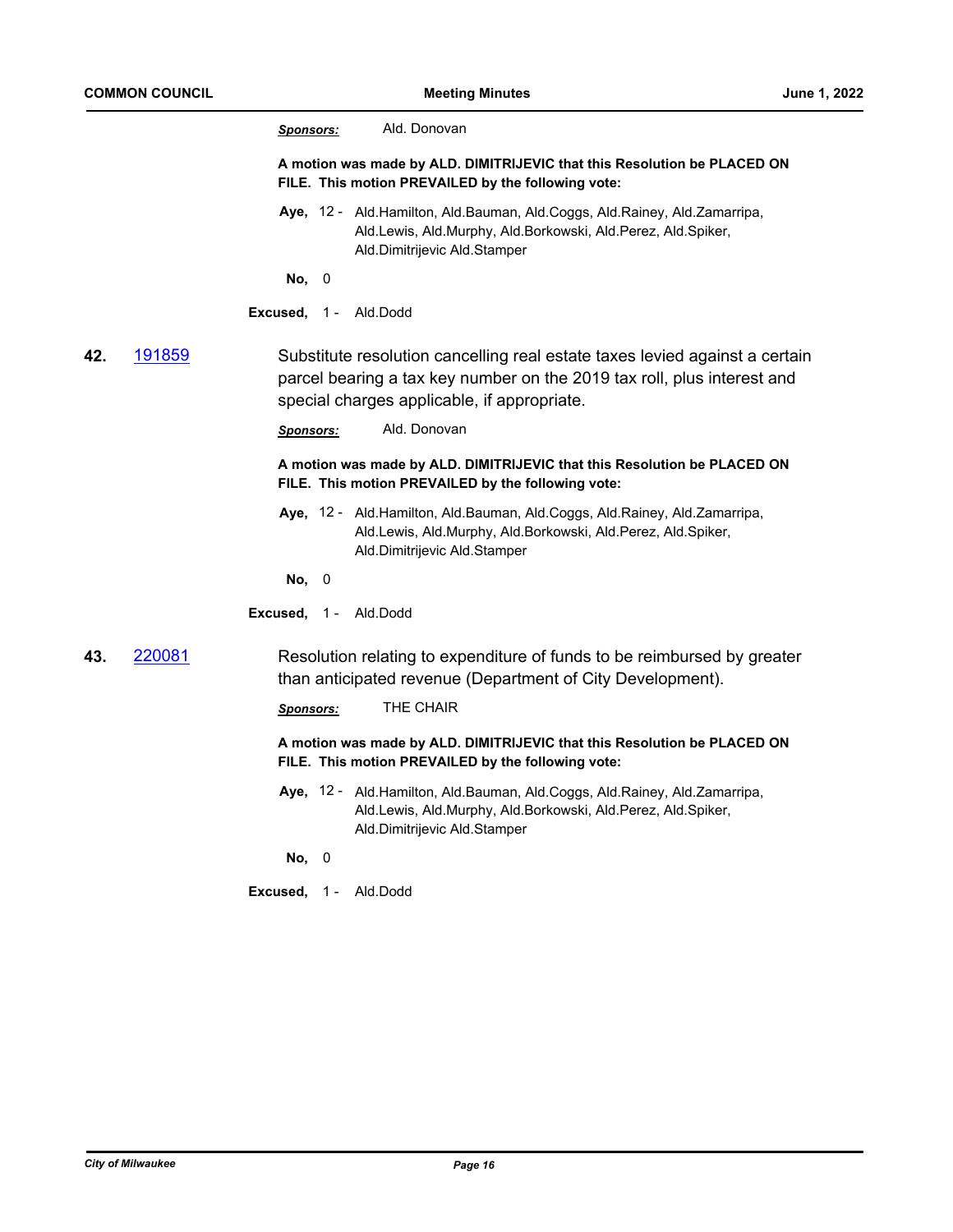#### **THE JUDICIARY & LEGISLATION COMMITTEE RECOMMENDS:**

## **ADOPTION OF THE FOLLOWING:**

| 44. | 211362 | Substitute resolution authorizing the return of real estate located at 1832 |
|-----|--------|-----------------------------------------------------------------------------|
|     |        | N 18th Street, in the 15th Aldermanic District to its former owner Arturo   |
|     |        | Hernandez.                                                                  |
|     |        |                                                                             |

*Sponsors:* THE CHAIR

**A motion was made by ALD. HAMILTON that this Resolution be ADOPTED. This motion PREVAILED by the following vote:**

Aye, 13 - Ald.Hamilton, Ald.Bauman, Ald.Dodd, Ald.Coggs, Ald.Rainey, Ald.Zamarripa, Ald.Lewis, Ald.Murphy, Ald.Borkowski, Ald.Perez, Ald.Spiker, Ald.Dimitrijevic Ald.Stamper

**No,** 0

**45.** [211783](http://milwaukee.legistar.com/gateway.aspx?m=l&id=/matter.aspx?key=61555) Substitute resolution authorizing the return of real estate located at 2344 N 5th Street, in the 6th Aldermanic District to its former owner Ruth Campbell (Application made by Ruth Paul POA).

*Sponsors:* THE CHAIR

**A motion was made by ALD. HAMILTON that this Resolution be ADOPTED. This motion PREVAILED by the following vote:**

- Aye, 13 Ald.Hamilton, Ald.Bauman, Ald.Dodd, Ald.Coggs, Ald.Rainey, Ald.Zamarripa, Ald.Lewis, Ald.Murphy, Ald.Borkowski, Ald.Perez, Ald.Spiker, Ald.Dimitrijevic Ald.Stamper
- **No,** 0
- **46.** [220037](http://milwaukee.legistar.com/gateway.aspx?m=l&id=/matter.aspx?key=62042) Resolution amending Common Council File Number 211311 authorizing payment of the claim of State Bank of Chilton, C.I. File No. 1050-2020-1098, and Holy Recovery International Church, C.I. File No. 1050-2020-1473.

*Sponsors:* THE CHAIR

**A motion was made by ALD. HAMILTON that this Resolution be ADOPTED. This motion PREVAILED by the following vote:**

Aye, 13 - Ald.Hamilton, Ald.Bauman, Ald.Dodd, Ald.Coggs, Ald.Rainey, Ald.Zamarripa, Ald.Lewis, Ald.Murphy, Ald.Borkowski, Ald.Perez, Ald.Spiker, Ald.Dimitrijevic Ald.Stamper

**No,** 0

**47.** [220072](http://milwaukee.legistar.com/gateway.aspx?m=l&id=/matter.aspx?key=62099) Substitute resolution authorizing the return of real estate located at 5350 N 36th Street, in the 1st Aldermanic District to its former owner Glen J Murphy.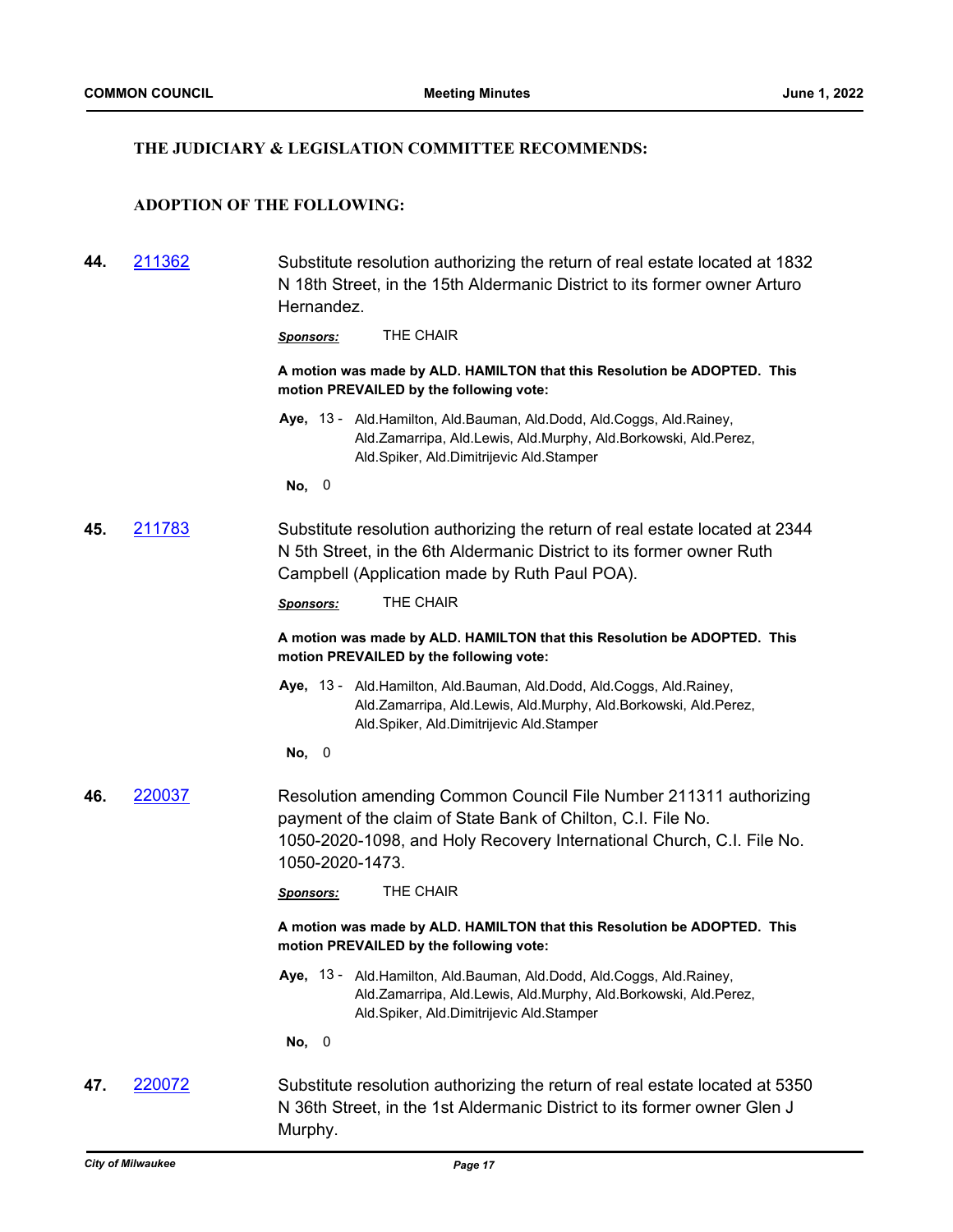|     |        | THE CHAIR<br><u>Sponsors:</u>                                                                                                                                                                                                                                                                              |
|-----|--------|------------------------------------------------------------------------------------------------------------------------------------------------------------------------------------------------------------------------------------------------------------------------------------------------------------|
|     |        | A motion was made by ALD. HAMILTON that this Resolution be ADOPTED. This<br>motion PREVAILED by the following vote:                                                                                                                                                                                        |
|     |        | Aye, 13 - Ald. Hamilton, Ald. Bauman, Ald. Dodd, Ald. Coggs, Ald. Rainey,<br>Ald.Zamarripa, Ald.Lewis, Ald.Murphy, Ald.Borkowski, Ald.Perez,<br>Ald.Spiker, Ald.Dimitrijevic Ald.Stamper                                                                                                                   |
|     |        | No, 0                                                                                                                                                                                                                                                                                                      |
| 48. | 220082 | Resolution approving a contract for legal services between the City of<br>Milwaukee and La Fleur Law Office, S.C., to provide legal services and<br>representation to the City of Milwaukee in the case entitled Tari Davis v.<br>Nikolas Zens, et. al.; United States District Court Case No. 19-CV-1523. |
|     |        | THE CHAIR<br>Sponsors:                                                                                                                                                                                                                                                                                     |
|     |        | A motion was made by ALD. HAMILTON that this Resolution be ADOPTED. This<br>motion PREVAILED by the following vote:                                                                                                                                                                                        |
|     |        | Aye, 13 - Ald.Hamilton, Ald.Bauman, Ald.Dodd, Ald.Coggs, Ald.Rainey,<br>Ald.Zamarripa, Ald.Lewis, Ald.Murphy, Ald.Borkowski, Ald.Perez,<br>Ald.Spiker, Ald.Dimitrijevic Ald.Stamper                                                                                                                        |
|     |        | No, 0                                                                                                                                                                                                                                                                                                      |
| 49. | 220090 | Resolution directing the Intergovernmental Relations Division and the<br>Department of Public Works to partner with the Wisconsin Department of<br>Transportation to curb reckless driving.                                                                                                                |
|     |        | Ald. Murphy<br><b>Sponsors:</b>                                                                                                                                                                                                                                                                            |
|     |        | A motion was made by ALD. HAMILTON that this Resolution be ADOPTED. This<br>motion PREVAILED by the following vote:                                                                                                                                                                                        |
|     |        | Aye, 13 - Ald. Hamilton, Ald. Bauman, Ald. Dodd, Ald. Coggs, Ald. Rainey,<br>Ald.Zamarripa, Ald.Lewis, Ald.Murphy, Ald.Borkowski, Ald.Perez,<br>Ald.Spiker, Ald.Dimitrijevic Ald.Stamper                                                                                                                   |
|     |        | No, 0                                                                                                                                                                                                                                                                                                      |
| 50. | 220112 | Resolution approving the settlement of the lawsuit entitled McCormack v.<br>Dolan, et. al., Case No. 20-CV-739, in the amount of \$35,000.                                                                                                                                                                 |
|     |        | THE CHAIR<br><b>Sponsors:</b>                                                                                                                                                                                                                                                                              |
|     |        | A motion was made by ALD. HAMILTON that this Resolution be ADOPTED. This<br>motion PREVAILED by the following vote:                                                                                                                                                                                        |
|     |        | Aye, 13 - Ald.Hamilton, Ald.Bauman, Ald.Dodd, Ald.Coggs, Ald.Rainey,<br>Ald.Zamarripa, Ald.Lewis, Ald.Murphy, Ald.Borkowski, Ald.Perez,<br>Ald.Spiker, Ald.Dimitrijevic Ald.Stamper                                                                                                                        |
|     |        | No, 0                                                                                                                                                                                                                                                                                                      |
| 51. | 220149 | Substitute resolution relating to locations for in-person absentee voting in                                                                                                                                                                                                                               |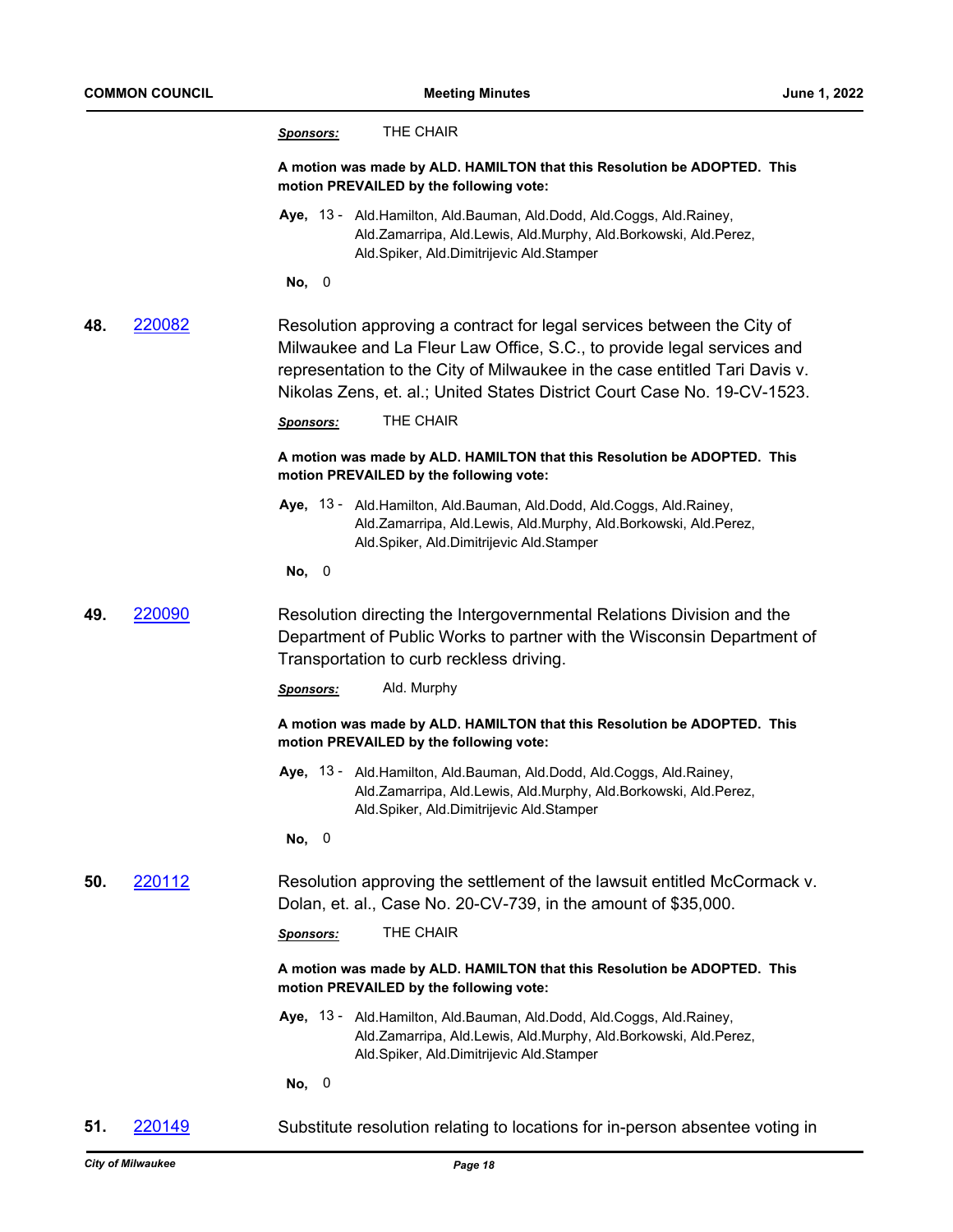the city of Milwaukee.

*Sponsors:* Ald. Perez, Ald. Dimitrijevic and Ald. Zamarripa

**A motion was made by ALD. HAMILTON that this Resolution be ADOPTED. This motion PREVAILED by the following vote:**

- Aye, 13 Ald.Hamilton, Ald.Bauman, Ald.Dodd, Ald.Coggs, Ald.Rainey, Ald.Zamarripa, Ald.Lewis, Ald.Murphy, Ald.Borkowski, Ald.Perez, Ald.Spiker, Ald.Dimitrijevic Ald.Stamper
- **No,** 0

#### **PLACING ON FILE THE FOLLOWING:**

**52.** [211390](http://milwaukee.legistar.com/gateway.aspx?m=l&id=/matter.aspx?key=60987) Resolution to authorize payment of the claim of Michelle L. Holman in the amount of \$250,000.00.

*Sponsors:* THE CHAIR

#### **A motion was made by ALD. HAMILTON that this Resolution be PLACED ON FILE. This motion PREVAILED by the following vote:**

Aye, 13 - Ald.Hamilton, Ald.Bauman, Ald.Dodd, Ald.Coggs, Ald.Rainey, Ald.Zamarripa, Ald.Lewis, Ald.Murphy, Ald.Borkowski, Ald.Perez, Ald.Spiker, Ald.Dimitrijevic Ald.Stamper

**No,** 0

#### **DISALLOWANCE AND INDEFINITE POSTPONEMENT OF THE FOLLOWING:**

**53.** [210965](http://milwaukee.legistar.com/gateway.aspx?m=l&id=/matter.aspx?key=60376) Resolution relating to the claim of Lena Taylor.

*Sponsors:* THE CHAIR

#### **A motion was made by ALD. HAMILTON that this Resolution be DISALLOWED AND INDEFINITELY POSTPONED. This motion PREVAILED by the following vote:**

Aye, 13 - Ald.Hamilton, Ald.Bauman, Ald.Dodd, Ald.Coggs, Ald.Rainey, Ald.Zamarripa, Ald.Lewis, Ald.Murphy, Ald.Borkowski, Ald.Perez, Ald.Spiker, Ald.Dimitrijevic Ald.Stamper

**No,** 0

#### **54.** [211257](http://milwaukee.legistar.com/gateway.aspx?m=l&id=/matter.aspx?key=60808) Resolution relating to the claim of Priscilla Vaughn

*Sponsors:* THE CHAIR

**A motion was made by ALD. HAMILTON that this Resolution be DISALLOWED AND INDEFINITELY POSTPONED. This motion PREVAILED by the following vote:**

Aye, 13 - Ald.Hamilton, Ald.Bauman, Ald.Dodd, Ald.Coggs, Ald.Rainey, Ald.Zamarripa, Ald.Lewis, Ald.Murphy, Ald.Borkowski, Ald.Perez, Ald.Spiker, Ald.Dimitrijevic Ald.Stamper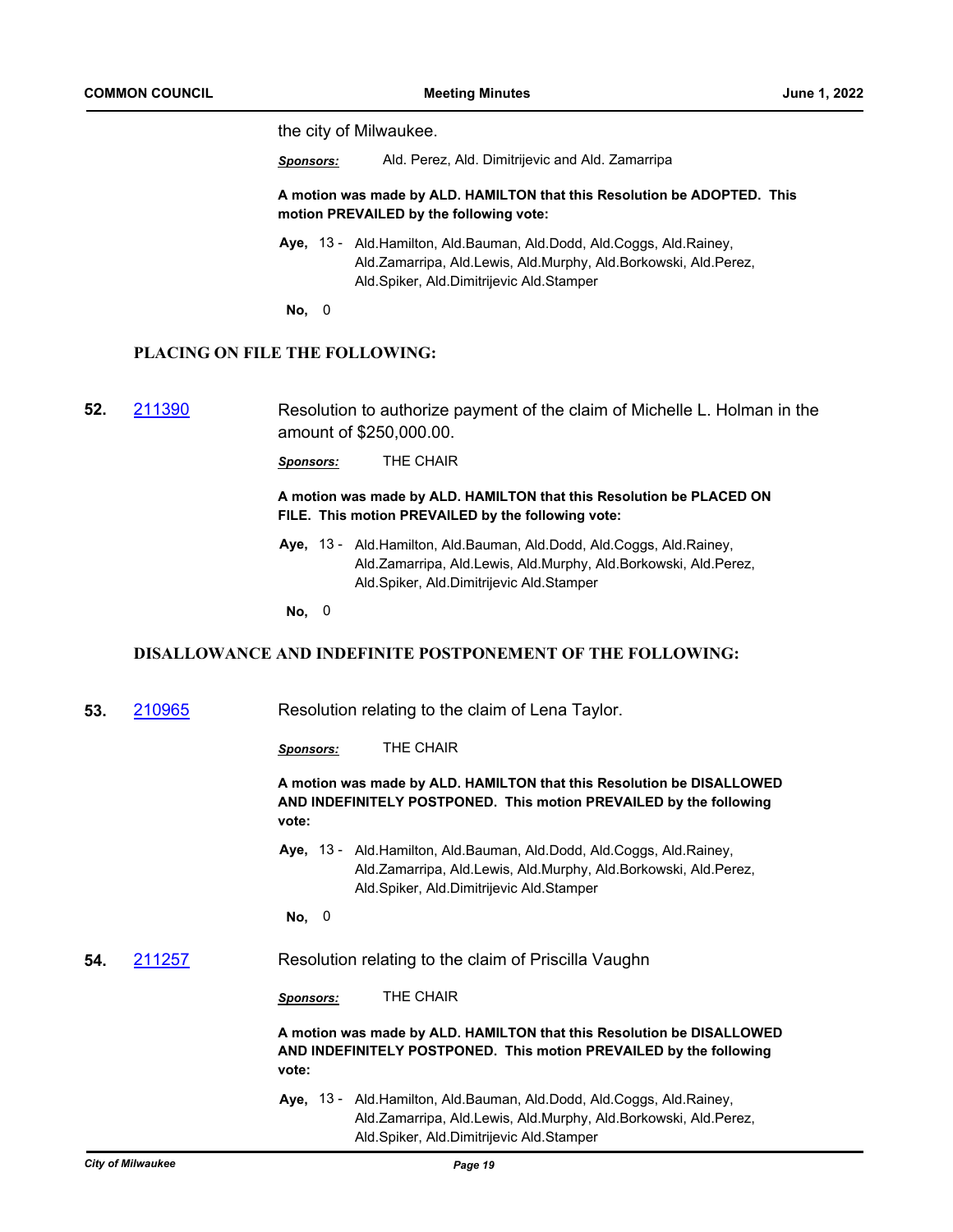**No,** 0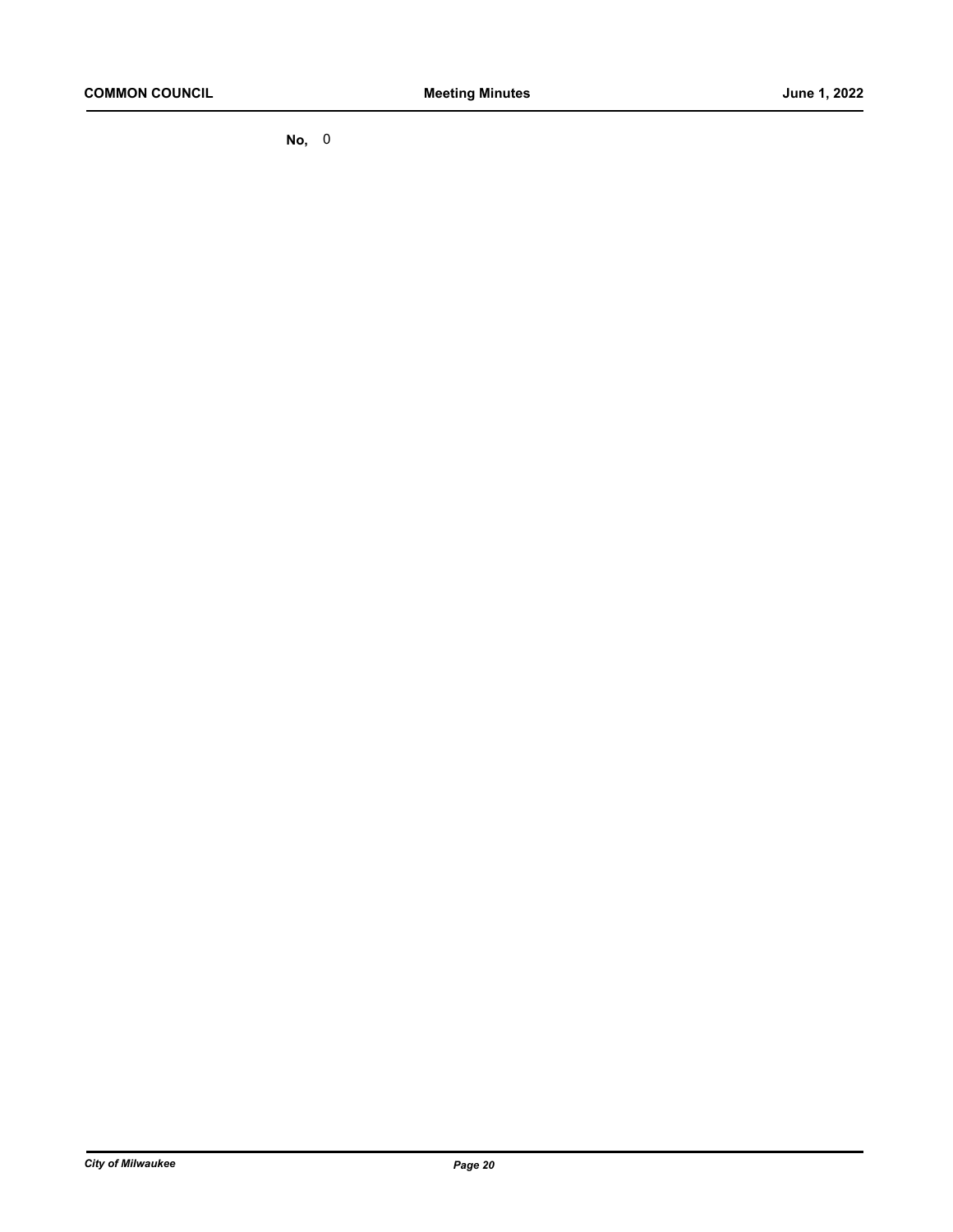#### **THE PUBLIC SAFETY AND HEALTH COMMITTEE RECOMMENDS:**

## **PASSAGE OF THE FOLLOWING:**

**55.** [220059](http://milwaukee.legistar.com/gateway.aspx?m=l&id=/matter.aspx?key=62084) A substitute ordinance relating to parking controls.

*Sponsors:* THE CHAIR

**A motion was made by ALD. ZAMARRIPA that this Ordinance be PASSED. This motion PREVAILED by the following vote:**

- Aye, 14 Ald.Hamilton, Ald.Johnson, Ald.Kovac, Ald.Bauman, Ald.Dodd, Ald.Rainey, Ald.Zamarripa, Ald.Lewis, Ald.Murphy, Ald.Borkowski, Ald.Perez, Ald.Spiker, Ald.Dimitrijevic Ald.Stamper
- **No,** 0
- **Excused,** 1 Ald.Coggs
- **56.** [220060](http://milwaukee.legistar.com/gateway.aspx?m=l&id=/matter.aspx?key=62085) A substitute ordinance relating to traffic controls.

*Sponsors:* THE CHAIR

#### **A motion was made by ALD. ZAMARRIPA that this Ordinance be PASSED. This motion PREVAILED by the following vote:**

- Aye, 12 Ald. Hamilton, Ald. Bauman, Ald. Dodd, Ald. Rainey, Ald. Zamarripa, Ald.Lewis, Ald.Murphy, Ald.Borkowski, Ald.Perez, Ald.Spiker, Ald.Dimitrijevic Ald.Stamper
- **No,** 0
- **Excused,** 1 Ald.Coggs

#### **ADOPTION OF THE FOLLOWING:**

**57.** [220017](http://milwaukee.legistar.com/gateway.aspx?m=l&id=/matter.aspx?key=62013) Resolution approving an agreement between the Milwaukee Police Department and Milwaukee World Festival, Inc., regarding extra-duty police services.

*Sponsors:* THE CHAIR

**A motion was made by ALD. ZAMARRIPA that this Resolution be ADOPTED. This motion PREVAILED by the following vote:**

- Aye, 12 Ald. Hamilton, Ald. Bauman, Ald. Dodd, Ald. Rainey, Ald. Zamarripa, Ald.Lewis, Ald.Murphy, Ald.Borkowski, Ald.Perez, Ald.Spiker, Ald.Dimitrijevic Ald.Stamper
- **No,** 0
- **Excused,** 1 Ald.Coggs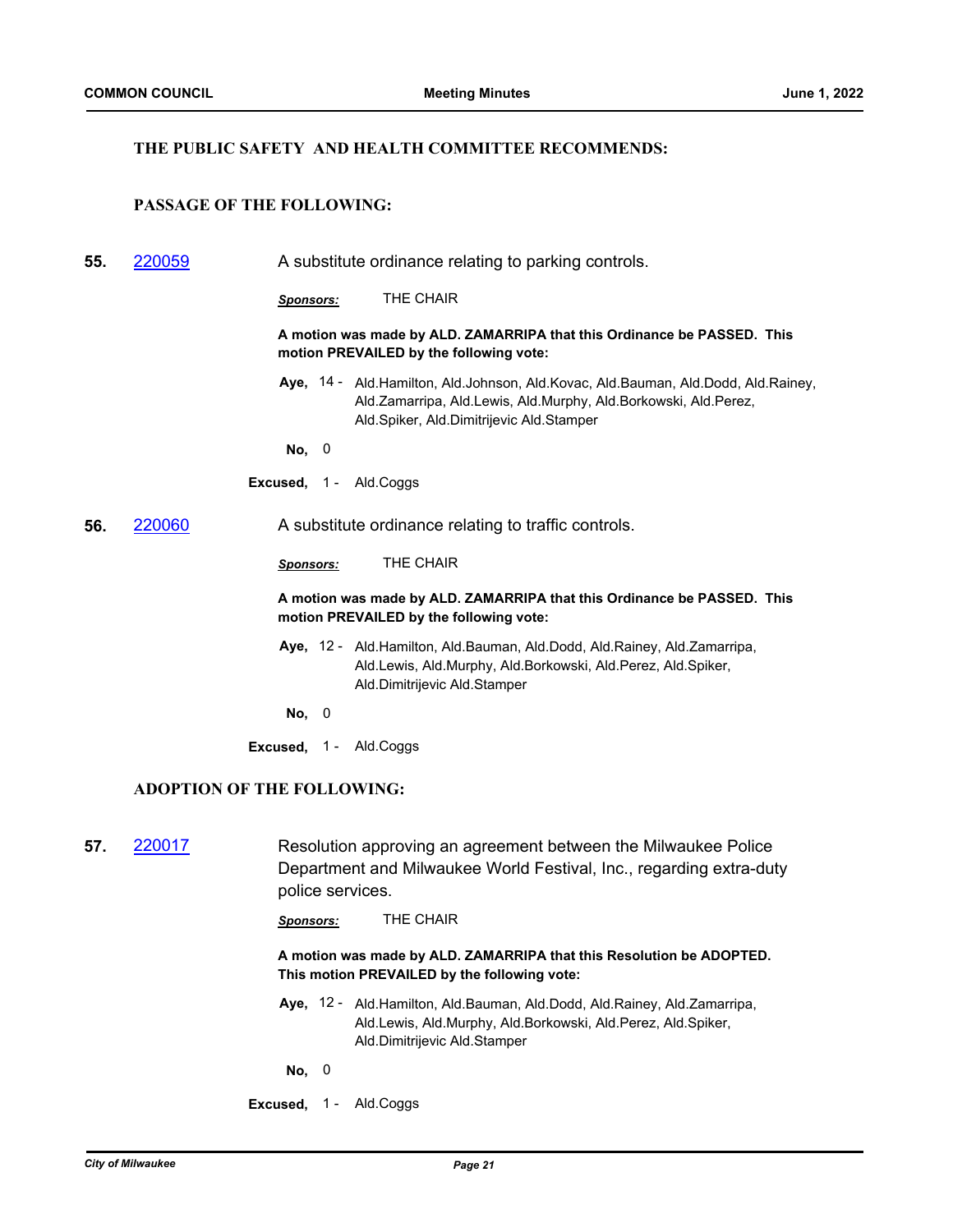| <b>COMMON COUNCIL</b> |  |                  | <b>Meeting Minutes</b>                                                                                                                                                                                        | June 1, 2022 |
|-----------------------|--|------------------|---------------------------------------------------------------------------------------------------------------------------------------------------------------------------------------------------------------|--------------|
| 220080<br>58.         |  | for 2021-2023.   | Resolution approving the Regional Hazardous Materials Response<br>System Services contract between the Wisconsin Department of Military<br>Affairs-Division of Emergency Management and the City of Milwaukee |              |
|                       |  | <u>Sponsors:</u> | THE CHAIR<br>A motion was made by ALD. ZAMARRIPA that this Resolution be ADOPTED.<br>This motion PREVAILED by the following vote:                                                                             |              |
|                       |  |                  | Aye, 12 - Ald. Hamilton, Ald. Bauman, Ald. Dodd, Ald. Rainey, Ald. Zamarripa,<br>Ald.Lewis, Ald.Murphy, Ald.Borkowski, Ald.Perez, Ald.Spiker,<br>Ald.Dimitrijevic Ald.Stamper                                 |              |
|                       |  | No, 0            |                                                                                                                                                                                                               |              |
|                       |  | Excused,<br>1 -  | Ald.Coggs                                                                                                                                                                                                     |              |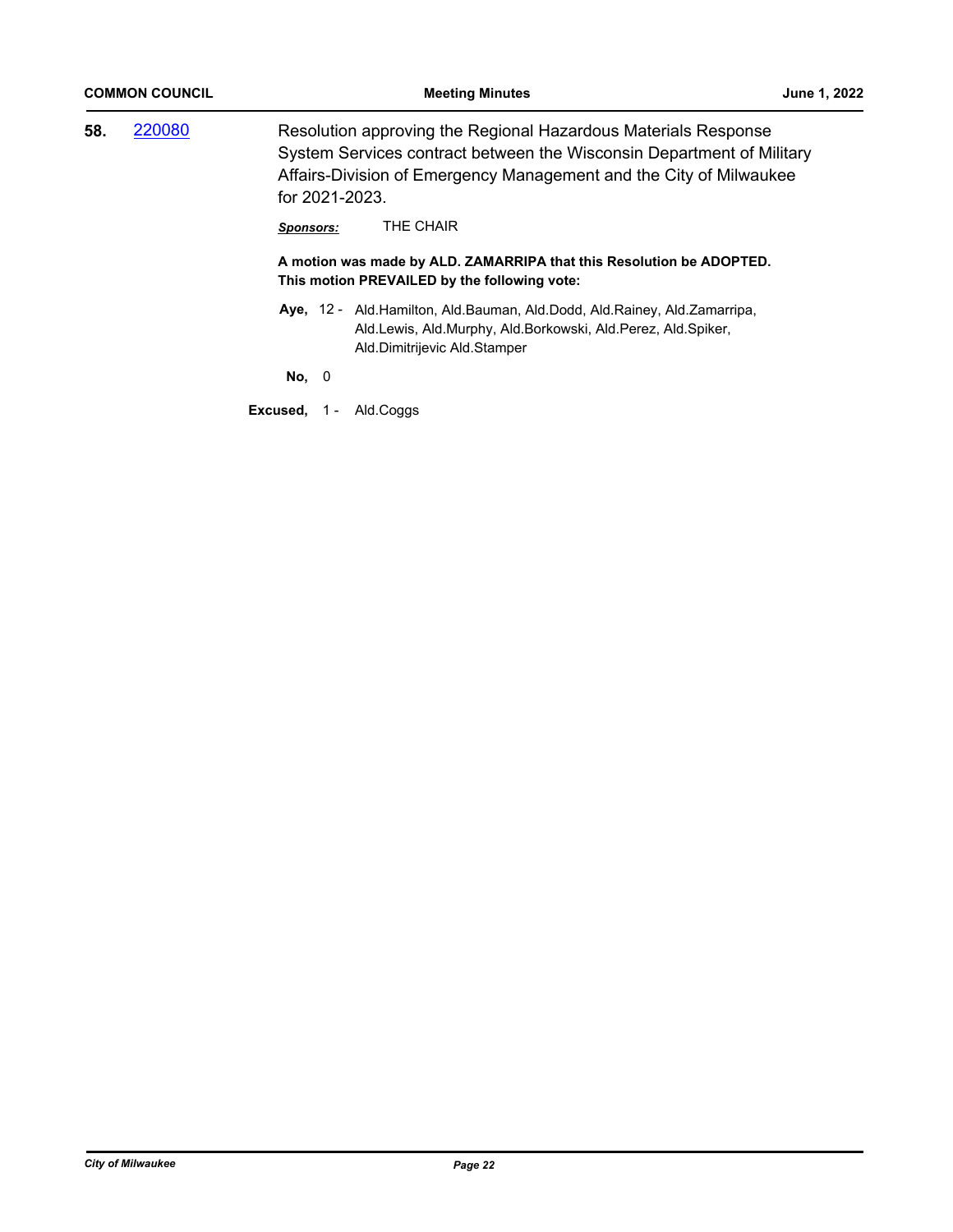## **THE ZONING, NEIGHBORHOODS & DEVELOPMENT COMMITTEE RECOMMENDS:**

#### **PASSAGE OF THE FOLLOWING:**

**59.** [211865](http://milwaukee.legistar.com/gateway.aspx?m=l&id=/matter.aspx?key=61712) A substitute ordinance relating to the change in zoning from Industrial Office, IO2, and Two-Family Residential, RT3, to Parks, PK, for the reconstruction and expansion of an existing totlot on the properties located at 3814 and 3840 North 29th Street, and 2900 and 3010 West Hopkins Street, on the south side of West Melvina Street, north of West Hopkins Street, in the 7th Aldermanic District.

*Sponsors:* Ald. Rainey

**A motion was made by ALD. MURPHY that this Ordinance be PASSED. This motion PREVAILED by the following vote:**

Aye, 13 - Ald.Hamilton, Ald.Bauman, Ald.Dodd, Ald.Coggs, Ald.Rainey, Ald.Zamarripa, Ald.Lewis, Ald.Murphy, Ald.Borkowski, Ald.Perez, Ald.Spiker, Ald.Dimitrijevic Ald.Stamper

**No,** 0

**60.** [211967](http://milwaukee.legistar.com/gateway.aspx?m=l&id=/matter.aspx?key=61866) A substitute ordinance relating to zoning regulations for open pavilions.

*Sponsors:* THE CHAIR

**A motion was made by ALD. MURPHY that this Ordinance be PASSED. This motion PREVAILED by the following vote:**

- Aye, 13 Ald.Hamilton, Ald.Bauman, Ald.Dodd, Ald.Coggs, Ald.Rainey, Ald.Zamarripa, Ald.Lewis, Ald.Murphy, Ald.Borkowski, Ald.Perez, Ald.Spiker, Ald.Dimitrijevic Ald.Stamper
- **No,** 0

#### **ADOPTION OF THE FOLLOWING:**

- **61.** [211969](http://milwaukee.legistar.com/gateway.aspx?m=l&id=/matter.aspx?key=61874) Resolution approving Amendment No. 6 to the Redevelopment Plan for the Park East Redevelopment Project Area, in the 3rd, 4th and 6th Aldermanic Districts.
	- *Sponsors:* Ald. Bauman

**A motion was made by ALD. MURPHY that this Resolution be ADOPTED. This motion PREVAILED by the following vote:**

- Aye, 13 Ald.Hamilton, Ald.Bauman, Ald.Dodd, Ald.Coggs, Ald.Rainey, Ald.Zamarripa, Ald.Lewis, Ald.Murphy, Ald.Borkowski, Ald.Perez, Ald.Spiker, Ald.Dimitrijevic Ald.Stamper
- **No,** 0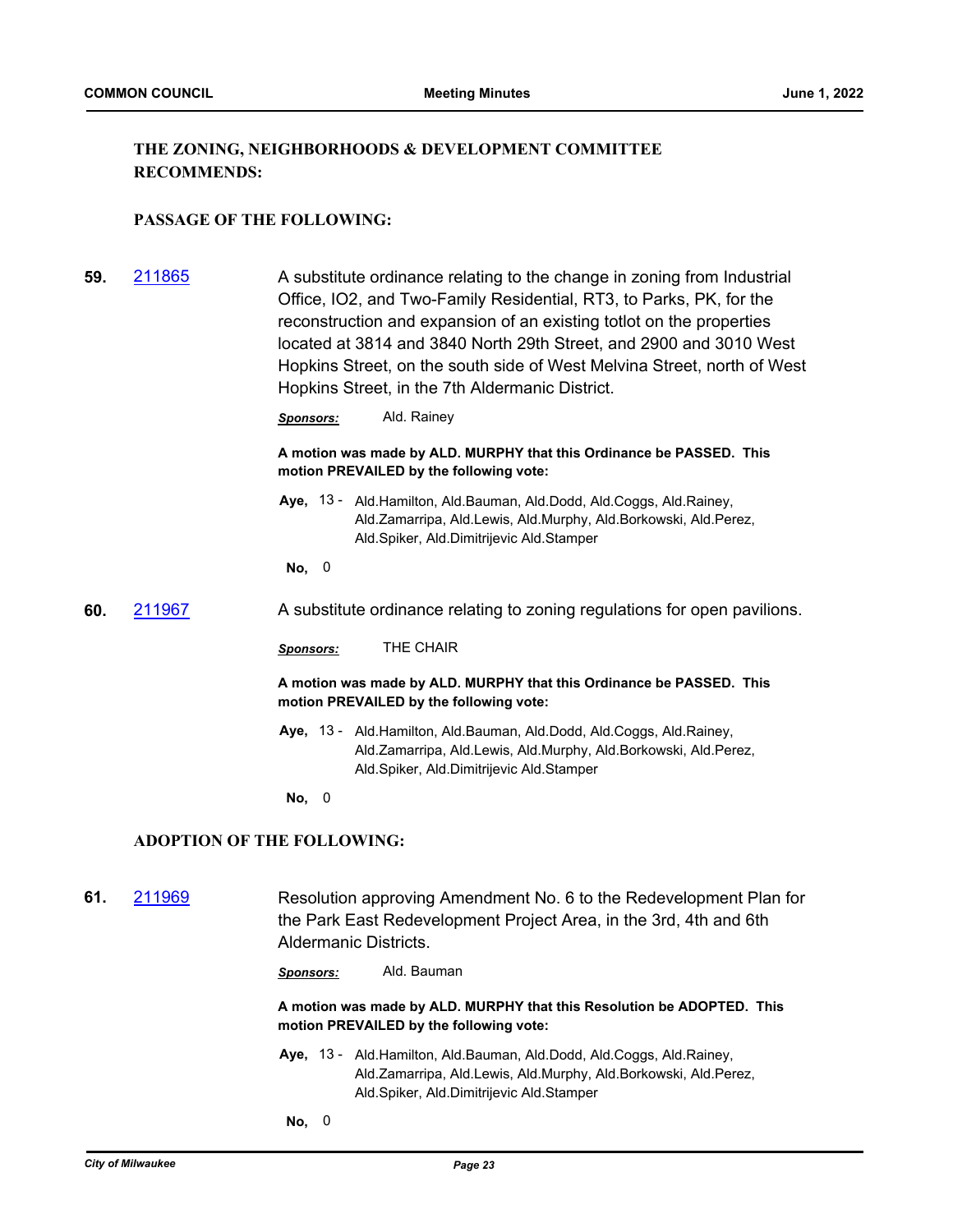| 62. | 220071 | Substitute resolution authorizing an amendment to a development<br>agreement, additional funding and expenditures for Tax Incremental<br>District No. 68 (Fifth Ward-First Place), in the 12th Aldermanic District. |
|-----|--------|---------------------------------------------------------------------------------------------------------------------------------------------------------------------------------------------------------------------|
|     |        | Ald. Perez<br><b>Sponsors:</b>                                                                                                                                                                                      |
|     |        | A motion was made by ALD. MURPHY that this Resolution be ADOPTED. This<br>motion PREVAILED by the following vote:                                                                                                   |
|     |        | Aye, 13 - Ald. Hamilton, Ald. Bauman, Ald. Dodd, Ald. Coggs, Ald. Rainey,<br>Ald.Zamarripa, Ald.Lewis, Ald.Murphy, Ald.Borkowski, Ald.Perez,<br>Ald.Spiker, Ald.Dimitrijevic Ald.Stamper                            |
|     |        | No, 0                                                                                                                                                                                                               |
|     |        | <b>PLACING ON FILE THE FOLLOWING AS NO LONGER NEEDED:</b>                                                                                                                                                           |
| 63. | 140298 | Communication from the Department of City Development relating to<br>setback and other design standards for Commercial Service districts.                                                                           |
|     |        | THE CHAIR<br><b>Sponsors:</b>                                                                                                                                                                                       |
|     |        | A motion was made by ALD. MURPHY that this Communication be PLACED ON<br>FILE. This motion PREVAILED by the following vote:                                                                                         |
|     |        | Aye, 13 - Ald. Hamilton, Ald. Bauman, Ald. Dodd, Ald. Coggs, Ald. Rainey,<br>Ald.Zamarripa, Ald.Lewis, Ald.Murphy, Ald.Borkowski, Ald.Perez,<br>Ald.Spiker, Ald.Dimitrijevic Ald.Stamper                            |
|     |        | No, 0                                                                                                                                                                                                               |
| 64. | 160340 | Resolution relating to the Estabrook Dam.                                                                                                                                                                           |
|     |        | Ald. Kovac<br><b>Sponsors:</b>                                                                                                                                                                                      |
|     |        | A motion was made by ALD. MURPHY that this Resolution be PLACED ON FILE.<br>This motion PREVAILED by the following vote:                                                                                            |
|     |        | Aye, 13 - Ald.Hamilton, Ald.Bauman, Ald.Dodd, Ald.Coggs, Ald.Rainey,<br>Ald.Zamarripa, Ald.Lewis, Ald.Murphy, Ald.Borkowski, Ald.Perez,<br>Ald.Spiker, Ald.Dimitrijevic Ald.Stamper                                 |
|     |        | No, 0                                                                                                                                                                                                               |
| 65. | 161565 | A substitute ordinance relating to city sales of neighborhood property at a<br>discount to employees of the city and city-related entities.                                                                         |
|     |        | Ald. Johnson<br>Sponsors:                                                                                                                                                                                           |
|     |        | A motion was made by ALD. MURPHY that this Ordinance be PLACED ON FILE.<br>This motion PREVAILED by the following vote:                                                                                             |
|     |        | Aye, 13 - Ald. Hamilton, Ald. Bauman, Ald. Dodd, Ald. Coggs, Ald. Rainey,<br>Ald.Zamarripa, Ald.Lewis, Ald.Murphy, Ald.Borkowski, Ald.Perez,<br>Ald.Spiker, Ald.Dimitrijevic Ald.Stamper                            |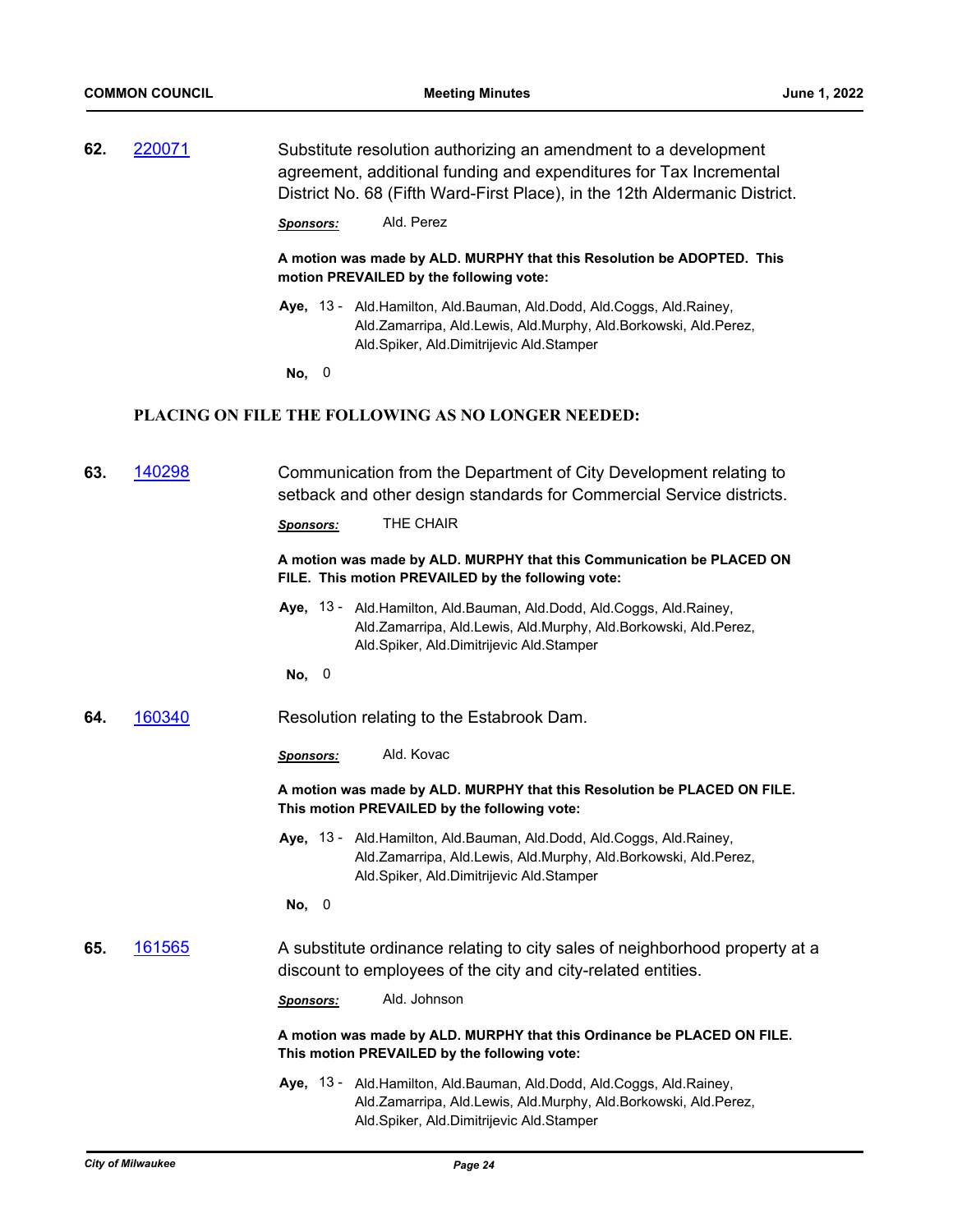|     |        | No, 0                                                                                                                                                                                    |
|-----|--------|------------------------------------------------------------------------------------------------------------------------------------------------------------------------------------------|
| 66. | 171030 | Communication relating to the use of the Land Management System.                                                                                                                         |
|     |        | Ald. Johnson and Ald. Lewis<br><b>Sponsors:</b>                                                                                                                                          |
|     |        | A motion was made by ALD. MURPHY that this Communication be PLACED ON<br>FILE. This motion PREVAILED by the following vote:                                                              |
|     |        | Aye, 13 - Ald. Hamilton, Ald. Bauman, Ald. Dodd, Ald. Coggs, Ald. Rainey,<br>Ald.Zamarripa, Ald.Lewis, Ald.Murphy, Ald.Borkowski, Ald.Perez,<br>Ald.Spiker, Ald.Dimitrijevic Ald.Stamper |
|     |        | No, 0                                                                                                                                                                                    |
| 67. | 200752 | An ordinance relating to the lighting requirements for parking structures.                                                                                                               |
|     |        | Ald. Kovac<br>Sponsors:                                                                                                                                                                  |
|     |        | A motion was made by ALD. MURPHY that this Ordinance be PLACED ON FILE.<br>This motion PREVAILED by the following vote:                                                                  |
|     |        | Aye, 13 - Ald. Hamilton, Ald. Bauman, Ald. Dodd, Ald. Coggs, Ald. Rainey,<br>Ald.Zamarripa, Ald.Lewis, Ald.Murphy, Ald.Borkowski, Ald.Perez,<br>Ald.Spiker, Ald.Dimitrijevic Ald.Stamper |
|     |        | No, 0                                                                                                                                                                                    |
| 68. | 201168 | Communication from the Department of City Development regarding the<br>sale of in rem properties to local investor buyers.                                                               |
|     |        | Ald. Johnson<br><b>Sponsors:</b>                                                                                                                                                         |
|     |        | A motion was made by ALD. MURPHY that this Communication be PLACED ON<br>FILE. This motion PREVAILED by the following vote:                                                              |
|     |        | Aye, 13 - Ald. Hamilton, Ald. Bauman, Ald. Dodd, Ald. Coggs, Ald. Rainey,<br>Ald.Zamarripa, Ald.Lewis, Ald.Murphy, Ald.Borkowski, Ald.Perez,<br>Ald.Spiker, Ald.Dimitrijevic Ald.Stamper |
|     |        | No, 0                                                                                                                                                                                    |
| 69. | 210234 | Resolution directing the Department of City Development to develop a<br>plan to make address tiles available for purchase through the City.                                              |
|     |        | Ald. Kovac<br>Sponsors:                                                                                                                                                                  |
|     |        | A motion was made by ALD. MURPHY that this Resolution be PLACED ON FILE.<br>This motion PREVAILED by the following vote:                                                                 |
|     |        | Aye, 13 - Ald.Hamilton, Ald.Bauman, Ald.Dodd, Ald.Coggs, Ald.Rainey,<br>Ald.Zamarripa, Ald.Lewis, Ald.Murphy, Ald.Borkowski, Ald.Perez,<br>Ald.Spiker, Ald.Dimitrijevic Ald.Stamper      |
|     |        | No, 0                                                                                                                                                                                    |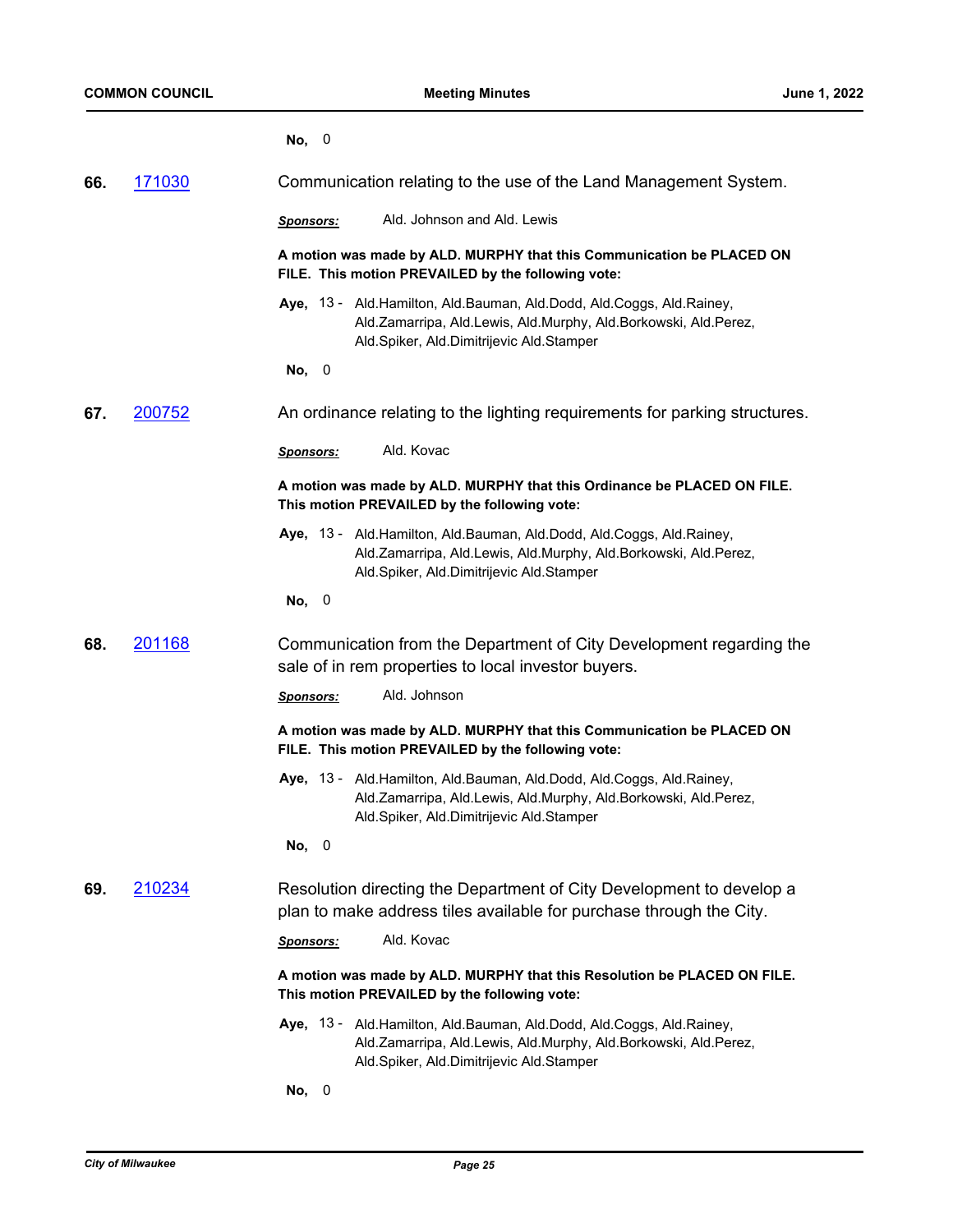## **THE COMMUNITY AND ECONOMIC DEVELOPMENT COMMITTEE RECOMMENDS:**

#### **ADOPTION OF THE FOLLOWING:**

**70.** [220117](http://milwaukee.legistar.com/gateway.aspx?m=l&id=/matter.aspx?key=62165) Resolution to review and approve modifications to the contract used by the Community Development Grants Administration for 2022 community development activity and to authorize execution of contracts and subcontracts by City departments and agencies.

*Sponsors:* Ald. Stamper

**A motion was made by ALD. STAMPER that this Resolution be ADOPTED. This motion PREVAILED by the following vote:**

- Aye, 13 Ald.Hamilton, Ald.Bauman, Ald.Dodd, Ald.Coggs, Ald.Rainey, Ald.Zamarripa, Ald.Lewis, Ald.Murphy, Ald.Borkowski, Ald.Perez, Ald.Spiker, Ald.Dimitrijevic Ald.Stamper
- **No,** 0

## **CONFIRMATION OF THE FOLLOWING:**

| 71. | 211814        | Reappointment of Brian Rott to the Business Improvement District #19<br>by the Mayor.                                                                                                    |
|-----|---------------|------------------------------------------------------------------------------------------------------------------------------------------------------------------------------------------|
|     |               | THE CHAIR<br><b>Sponsors:</b>                                                                                                                                                            |
|     |               | A motion was made by ALD. STAMPER that this Appointment be CONFIRMED.<br>This motion PREVAILED by the following vote:                                                                    |
|     |               | Aye, 13 - Ald.Hamilton, Ald.Bauman, Ald.Dodd, Ald.Coggs, Ald.Rainey,<br>Ald.Zamarripa, Ald.Lewis, Ald.Murphy, Ald.Borkowski, Ald.Perez,<br>Ald.Spiker, Ald.Dimitrijevic Ald.Stamper      |
|     |               | No, 0                                                                                                                                                                                    |
| 72. | <u>220045</u> | Appointment of Melissa Lukic to the Business Improvement District #5 by<br>the Mayor. (4th Aldermanic District)                                                                          |
|     |               | THE CHAIR<br><b>Sponsors:</b>                                                                                                                                                            |
|     |               | A motion was made by ALD. STAMPER that this Appointment be CONFIRMED.<br>This motion PREVAILED by the following vote:                                                                    |
|     |               | Aye, 13 - Ald. Hamilton, Ald. Bauman, Ald. Dodd, Ald. Coggs, Ald. Rainey,<br>Ald.Zamarripa, Ald.Lewis, Ald.Murphy, Ald.Borkowski, Ald.Perez,<br>Ald.Spiker, Ald.Dimitrijevic Ald.Stamper |
|     |               | No, 0                                                                                                                                                                                    |
| 73. | 220046        | Reappointment of John Hennessy to the Business Improvement District<br>#5 by the Mayor. (4th Aldermanic District)                                                                        |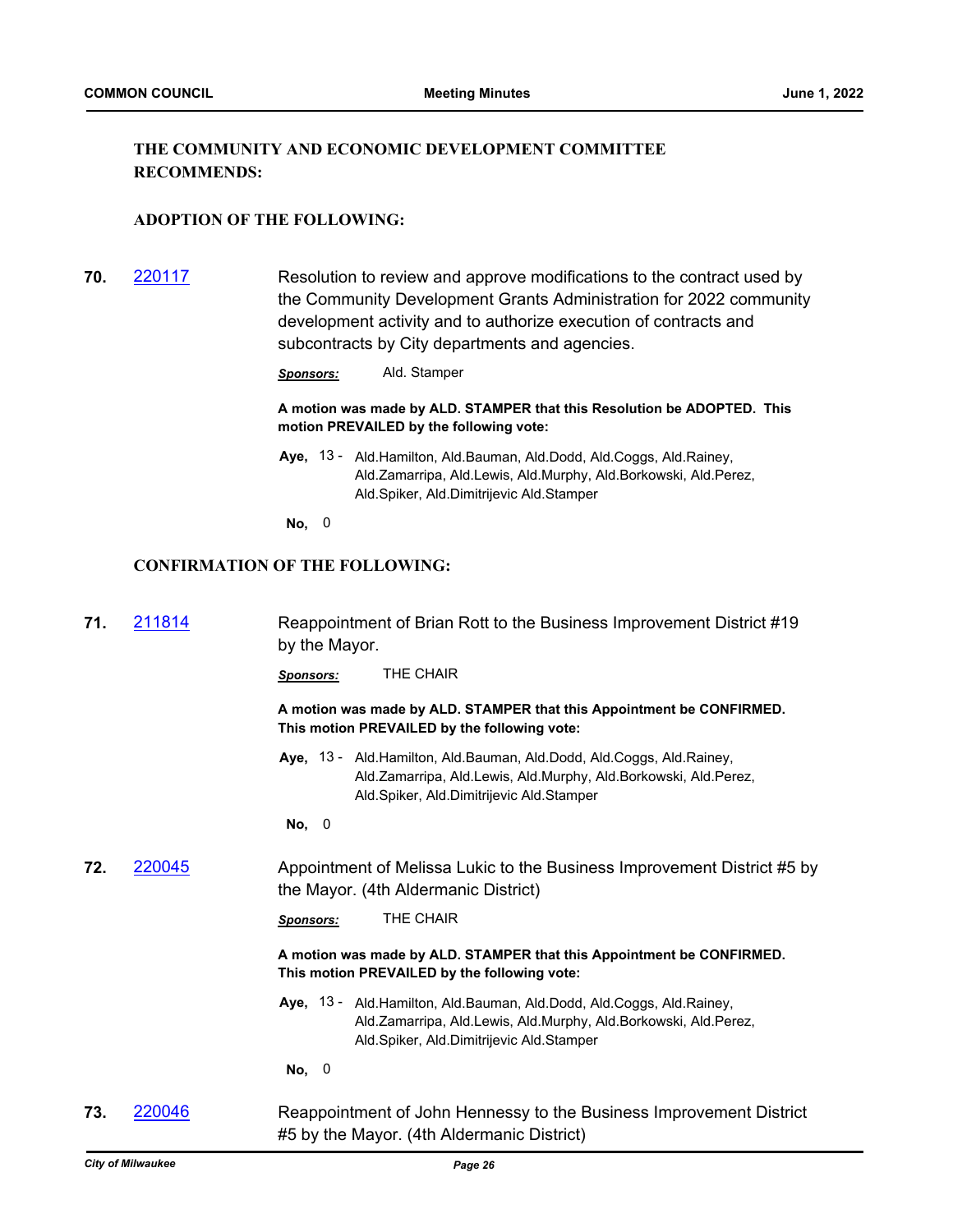|     |        | THE CHAIR<br><u>Sponsors:</u>                                                                                                                                                            |
|-----|--------|------------------------------------------------------------------------------------------------------------------------------------------------------------------------------------------|
|     |        | A motion was made by ALD. STAMPER that this Appointment be CONFIRMED.<br>This motion PREVAILED by the following vote:                                                                    |
|     |        | Aye, 13 - Ald. Hamilton, Ald. Bauman, Ald. Dodd, Ald. Coggs, Ald. Rainey,<br>Ald.Zamarripa, Ald.Lewis, Ald.Murphy, Ald.Borkowski, Ald.Perez,<br>Ald.Spiker, Ald.Dimitrijevic Ald.Stamper |
|     |        | No, 0                                                                                                                                                                                    |
| 74. | 220050 | Appointment of William Chris Harris Morse to the Business Improvement<br>District #16 by the Mayor. (10th Aldermanic District)                                                           |
|     |        | THE CHAIR<br>Sponsors:                                                                                                                                                                   |
|     |        | A motion was made by ALD. STAMPER that this Appointment be CONFIRMED.<br>This motion PREVAILED by the following vote:                                                                    |
|     |        | Aye, 13 - Ald. Hamilton, Ald. Bauman, Ald. Dodd, Ald. Coggs, Ald. Rainey,<br>Ald.Zamarripa, Ald.Lewis, Ald.Murphy, Ald.Borkowski, Ald.Perez,<br>Ald.Spiker, Ald.Dimitrijevic Ald.Stamper |
|     |        | No, 0                                                                                                                                                                                    |
| 75. | 220051 | Appointment of Regan Kennedy to the Business Improvement District<br>#21 by the Mayor.                                                                                                   |
|     |        | THE CHAIR<br>Sponsors:                                                                                                                                                                   |
|     |        | A motion was made by ALD. STAMPER that this Appointment be CONFIRMED.<br>This motion PREVAILED by the following vote:                                                                    |
|     |        | Aye, 13 - Ald. Hamilton, Ald. Bauman, Ald. Dodd, Ald. Coggs, Ald. Rainey,<br>Ald.Zamarripa, Ald.Lewis, Ald.Murphy, Ald.Borkowski, Ald.Perez,<br>Ald.Spiker, Ald.Dimitrijevic Ald.Stamper |
|     |        | No, 0                                                                                                                                                                                    |
| 76. | 220052 | Reappointment of Phyllis Resop to the Business Improvement District<br>#21 by the Mayor.                                                                                                 |
|     |        | THE CHAIR<br>Sponsors:                                                                                                                                                                   |
|     |        | A motion was made by ALD. STAMPER that this Appointment be CONFIRMED.<br>This motion PREVAILED by the following vote:                                                                    |
|     |        | Aye, 13 - Ald.Hamilton, Ald.Bauman, Ald.Dodd, Ald.Coggs, Ald.Rainey,<br>Ald.Zamarripa, Ald.Lewis, Ald.Murphy, Ald.Borkowski, Ald.Perez,<br>Ald.Spiker, Ald.Dimitrijevic Ald.Stamper      |
|     |        | No, 0                                                                                                                                                                                    |
| 77. | 220053 | Reappointment of Joseph Ullrich to the Business Improvement District<br>#21 by the Mayor. (3rd Aldermanic District)                                                                      |
|     |        | THE CHAIR<br><b>Sponsors:</b>                                                                                                                                                            |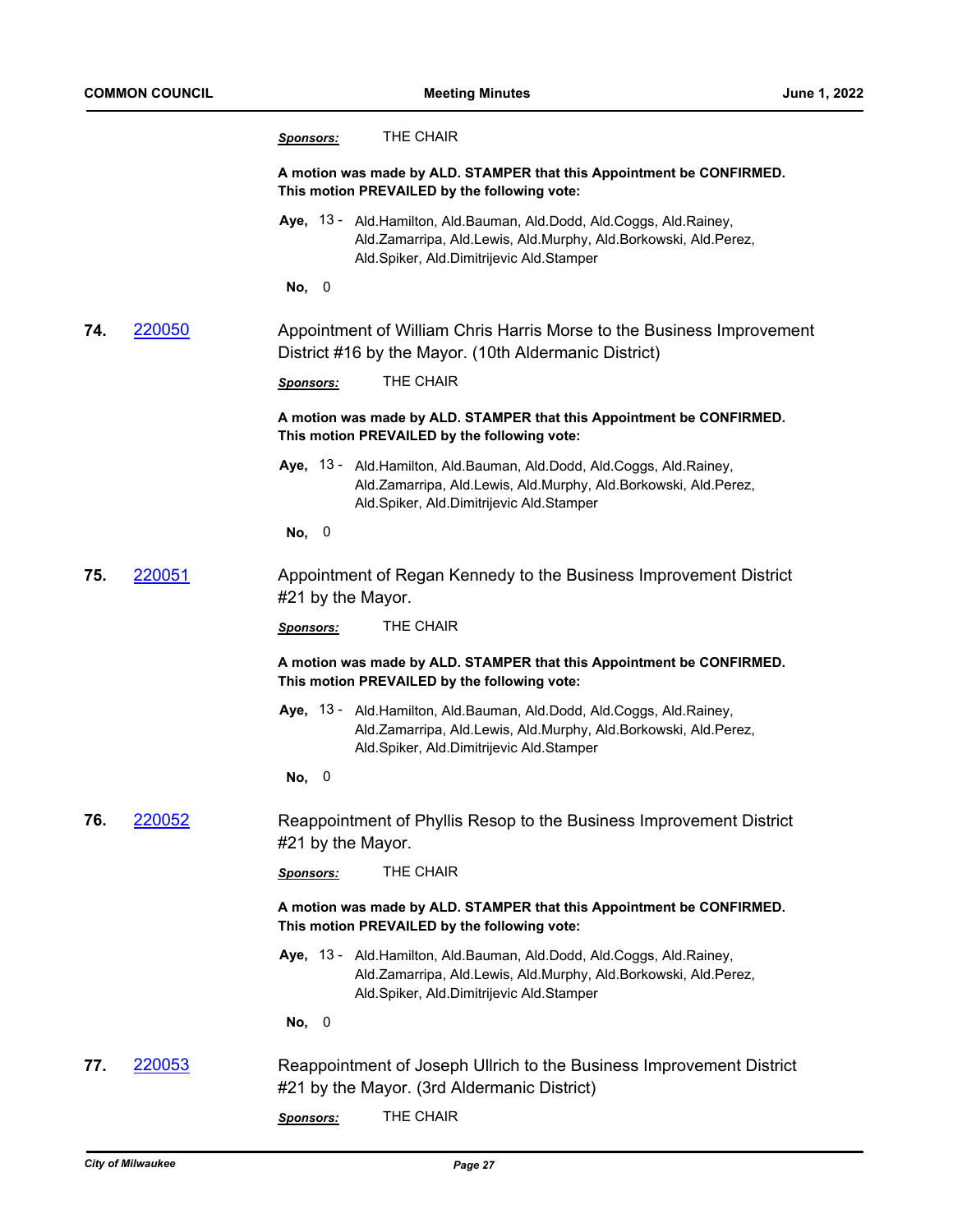|     |        | A motion was made by ALD. STAMPER that this Appointment be CONFIRMED.<br>This motion PREVAILED by the following vote:                                                                    |
|-----|--------|------------------------------------------------------------------------------------------------------------------------------------------------------------------------------------------|
|     |        | Aye, 13 - Ald. Hamilton, Ald. Bauman, Ald. Dodd, Ald. Coggs, Ald. Rainey,<br>Ald.Zamarripa, Ald.Lewis, Ald.Murphy, Ald.Borkowski, Ald.Perez,<br>Ald.Spiker, Ald.Dimitrijevic Ald.Stamper |
|     |        | No, 0                                                                                                                                                                                    |
| 78. | 220054 | Appointment of Terese Caro to the Business Improvement District #32<br>by the Mayor. (5th Aldermanic District)                                                                           |
|     |        | THE CHAIR<br>Sponsors:                                                                                                                                                                   |
|     |        | A motion was made by ALD. STAMPER that this Appointment be CONFIRMED.<br>This motion PREVAILED by the following vote:                                                                    |
|     |        | Aye, 13 - Ald.Hamilton, Ald.Bauman, Ald.Dodd, Ald.Coggs, Ald.Rainey,<br>Ald.Zamarripa, Ald.Lewis, Ald.Murphy, Ald.Borkowski, Ald.Perez,<br>Ald.Spiker, Ald.Dimitrijevic Ald.Stamper      |
|     |        | No,<br>$\overline{\phantom{0}}$                                                                                                                                                          |
| 79. | 220055 | Appointment of Kulbir Sra to the Business Improvement District #32 by<br>the Mayor.                                                                                                      |
|     |        | THE CHAIR<br><b>Sponsors:</b>                                                                                                                                                            |
|     |        | A motion was made by ALD. STAMPER that this Appointment be CONFIRMED.<br>This motion PREVAILED by the following vote:                                                                    |
|     |        | Aye, 13 - Ald. Hamilton, Ald. Bauman, Ald. Dodd, Ald. Coggs, Ald. Rainey,<br>Ald.Zamarripa, Ald.Lewis, Ald.Murphy, Ald.Borkowski, Ald.Perez,<br>Ald.Spiker, Ald.Dimitrijevic Ald.Stamper |
|     |        | No, 0                                                                                                                                                                                    |
| 80. | 220084 | Appointment of Amanda Gabert to the Business Improvement District<br>#16 by the Mayor. (10th Aldermanic District)                                                                        |
|     |        | THE CHAIR<br><u>Sponsors:</u>                                                                                                                                                            |
|     |        | A motion was made by ALD. STAMPER that this Appointment be CONFIRMED.<br>This motion PREVAILED by the following vote:                                                                    |
|     |        | Aye, 13 - Ald.Hamilton, Ald.Bauman, Ald.Dodd, Ald.Coggs, Ald.Rainey,<br>Ald.Zamarripa, Ald.Lewis, Ald.Murphy, Ald.Borkowski, Ald.Perez,<br>Ald.Spiker, Ald.Dimitrijevic Ald.Stamper      |
|     |        | No, 0                                                                                                                                                                                    |
| 81. | 220085 | Reappointment of Robert Gustafson to the Business Improvement<br>District #16 by the Mayor.                                                                                              |
|     |        | THE CHAIR<br><u>Sponsors:</u>                                                                                                                                                            |
|     |        | A motion was made by ALD. STAMPER that this Appointment be CONFIRMED.<br>This motion PREVAILED by the following vote:                                                                    |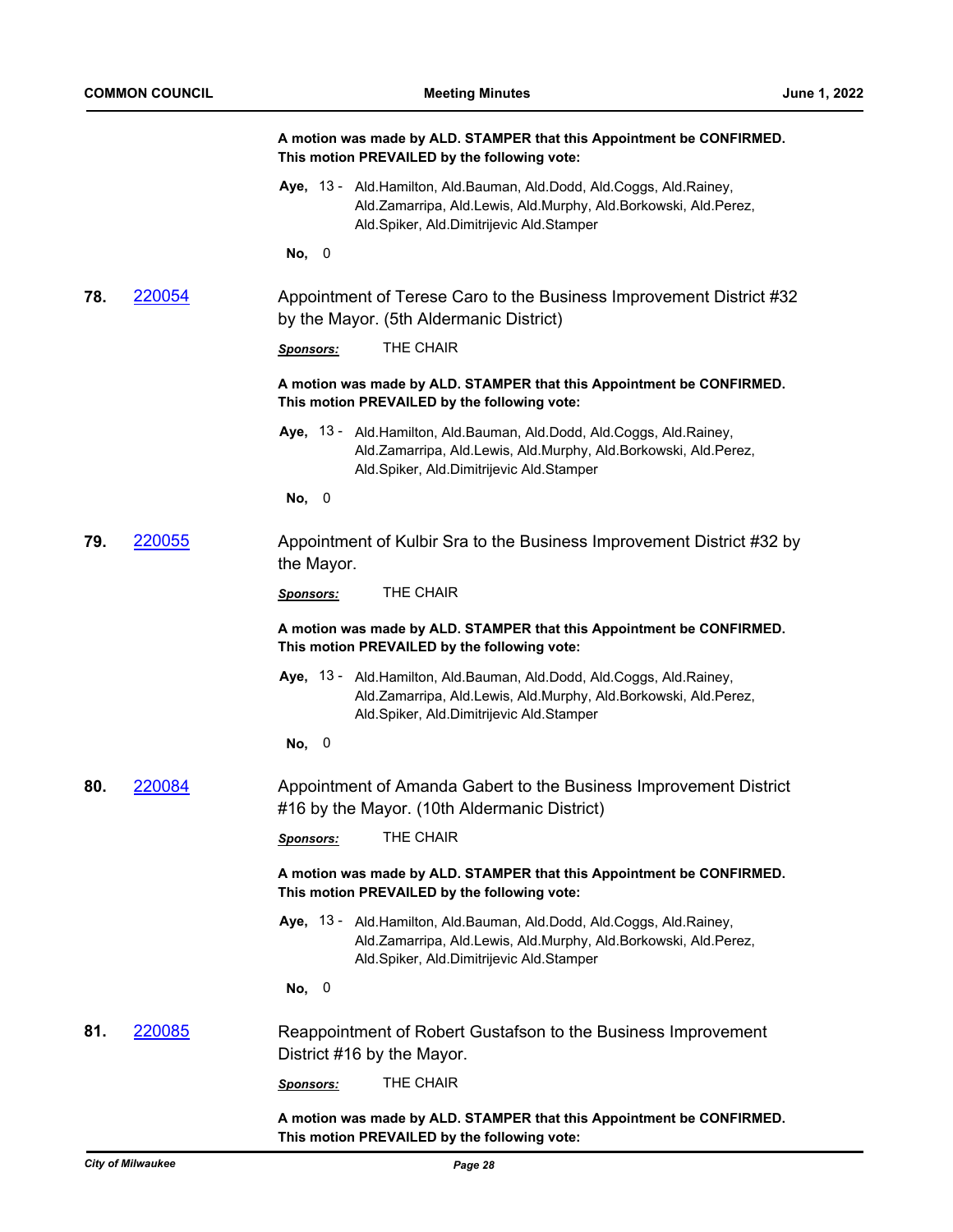|     |        | Aye, 13 - Ald.Hamilton, Ald.Bauman, Ald.Dodd, Ald.Coggs, Ald.Rainey,<br>Ald.Zamarripa, Ald.Lewis, Ald.Murphy, Ald.Borkowski, Ald.Perez,<br>Ald.Spiker, Ald.Dimitrijevic Ald.Stamper<br>No, 0 |
|-----|--------|----------------------------------------------------------------------------------------------------------------------------------------------------------------------------------------------|
| 82. | 220086 | Reappointment of Chris Hau to the Business Improvement District #16<br>by the Mayor. (10th Aldermanic District)                                                                              |
|     |        | THE CHAIR<br><b>Sponsors:</b>                                                                                                                                                                |
|     |        | A motion was made by ALD. STAMPER that this Appointment be CONFIRMED.<br>This motion PREVAILED by the following vote:                                                                        |
|     |        | Aye, 13 - Ald. Hamilton, Ald. Bauman, Ald. Dodd, Ald. Coggs, Ald. Rainey,<br>Ald.Zamarripa, Ald.Lewis, Ald.Murphy, Ald.Borkowski, Ald.Perez,<br>Ald.Spiker, Ald.Dimitrijevic Ald.Stamper     |
|     |        | No, 0                                                                                                                                                                                        |
| 83. | 220087 | Reappointment of John Mueller to the Business Improvement District #16<br>by the Mayor. (10th Aldermanic District)                                                                           |
|     |        | THE CHAIR<br><b>Sponsors:</b>                                                                                                                                                                |
|     |        | A motion was made by ALD. STAMPER that this Appointment be CONFIRMED.<br>This motion PREVAILED by the following vote:                                                                        |
|     |        | Aye, 13 - Ald. Hamilton, Ald. Bauman, Ald. Dodd, Ald. Coggs, Ald. Rainey,<br>Ald.Zamarripa, Ald.Lewis, Ald.Murphy, Ald.Borkowski, Ald.Perez,<br>Ald.Spiker, Ald.Dimitrijevic Ald.Stamper     |
|     |        | No, 0                                                                                                                                                                                        |
| 84. | 220088 | Reappointment of Matthew O'Neill to the Business Improvement District<br>#16 by the Mayor. (10th Aldermanic District)                                                                        |
|     |        | THE CHAIR<br><b>Sponsors:</b>                                                                                                                                                                |
|     |        | A motion was made by ALD. STAMPER that this Appointment be CONFIRMED.<br>This motion PREVAILED by the following vote:                                                                        |
|     |        | Aye, 13 - Ald. Hamilton, Ald. Bauman, Ald. Dodd, Ald. Coggs, Ald. Rainey,<br>Ald.Zamarripa, Ald.Lewis, Ald.Murphy, Ald.Borkowski, Ald.Perez,<br>Ald.Spiker, Ald.Dimitrijevic Ald.Stamper     |
|     |        | No, 0                                                                                                                                                                                        |
| 85. | 220089 | Reappointment of Ranell Washington to the Business Improvement<br>District #16 by the Mayor. (6th Aldermanic District)                                                                       |
|     |        | THE CHAIR<br>Sponsors:                                                                                                                                                                       |
|     |        | A motion was made by ALD. STAMPER that this Appointment be CONFIRMED.<br>This motion PREVAILED by the following vote:                                                                        |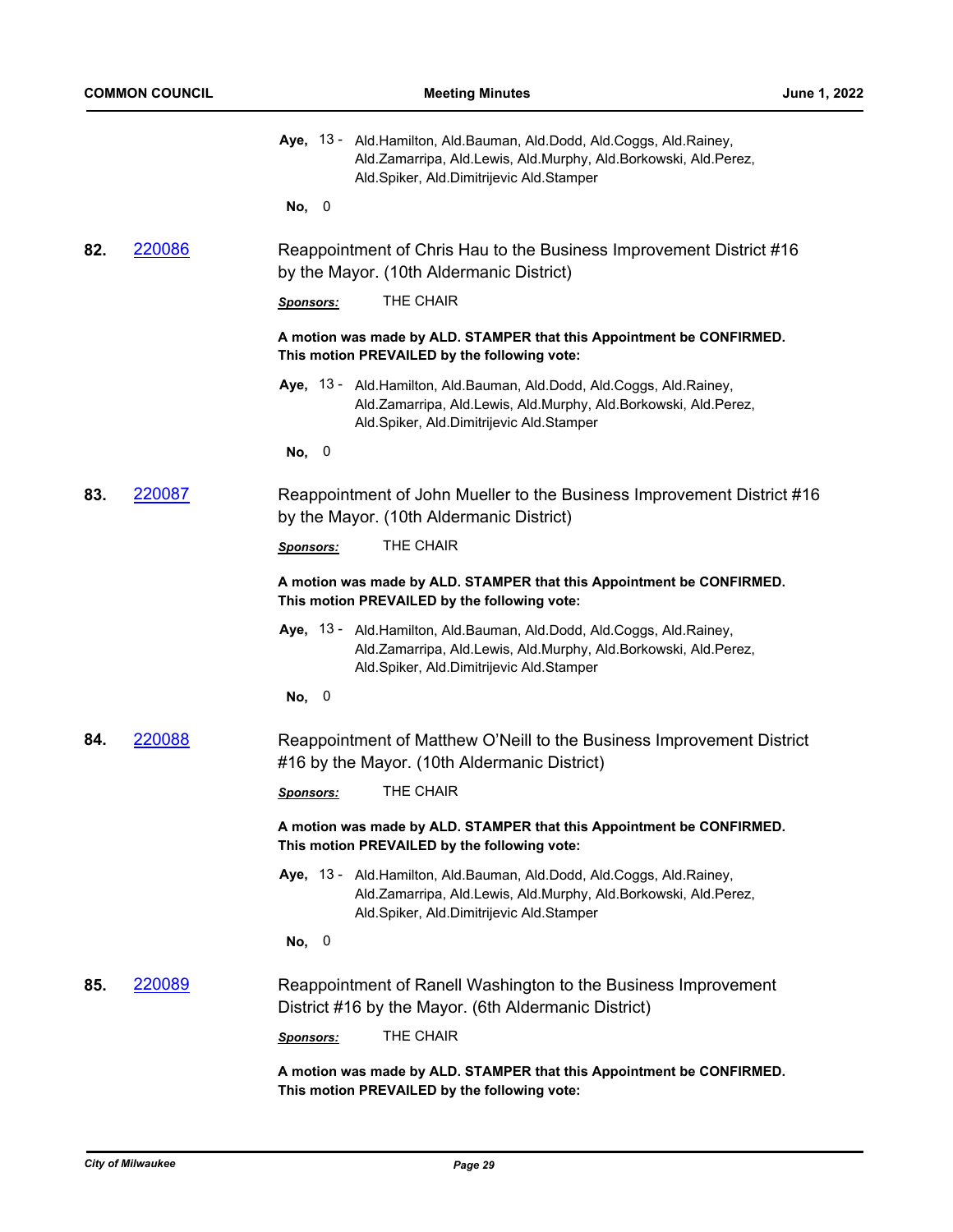Aye, 13 - Ald.Hamilton, Ald.Bauman, Ald.Dodd, Ald.Coggs, Ald.Rainey, Ald.Zamarripa, Ald.Lewis, Ald.Murphy, Ald.Borkowski, Ald.Perez, Ald.Spiker, Ald.Dimitrijevic Ald.Stamper

**No,** 0